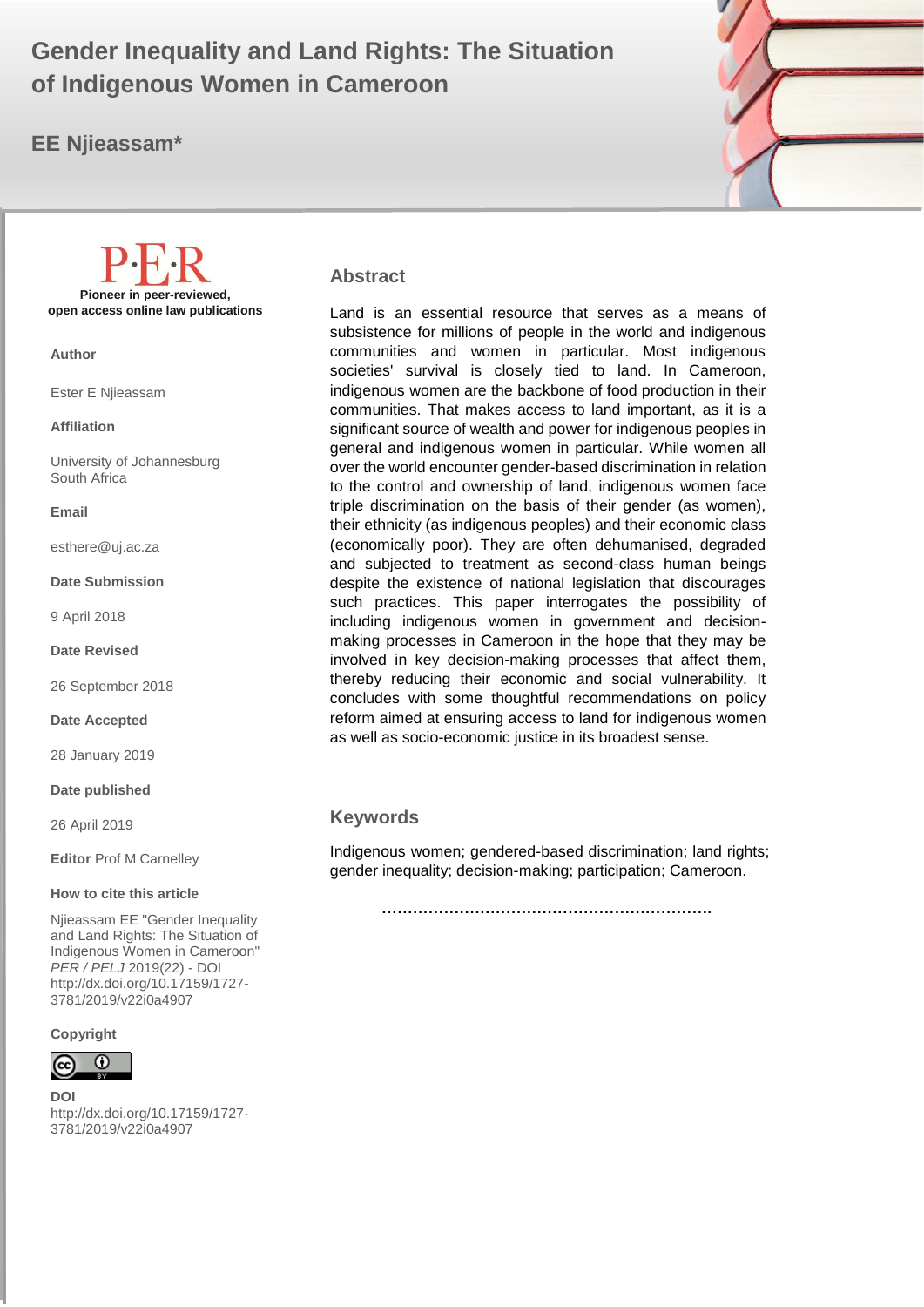# **1 Introduction**

Land is an essential resource that serves as a means of subsistence for millions of people in the world and indigenous communities and women in particular. While most indigenous societies' survival is closely tied to land, their women are often the backbone of food production in their communities.<sup>1</sup> That makes access to land important, as it is a significant source of wealth and power for indigenous peoples in general and indigenous women in particular.<sup>2</sup> However, the recent trend of commercial and infrastructural development that is putting pressure on the traditional land of indigenous peoples is intensifying the denial of indigenous women's right to land.<sup>3</sup> Wachira asserts that the massive loss of ancestral lands and natural resources is central to the pervasive discrimination and exclusion that indigenous peoples and their women encounter daily.<sup>4</sup> Related studies reveal that customary practices have implanted patriarchal norms in Cameroonian society so that it is thought natural that men oppress, exploit and subordinate women, and prevent them from inheriting and controlling land.<sup>5</sup> Sone is of the view that this practice has permitted men to make decisions and adopt laws that work in their favour to the detriment of women.<sup>6</sup> Although indigenous women are actively involved in diverse roles in the family and community (such as child-bearing, caring for the children and the entire family, the construction of family huts, and food production), they do not have the right to own the land they use for food production.<sup>7</sup> Therefore, the system of land tenure in Cameroon has predisposed men and women to participate in the public domain differently.<sup>8</sup>

There is a wealth of academic writing on women's right to land in Cameroon in general. However and unfortunately, the literature on indigenous women's right to land in Cameroon is scanty. This has suggested that there is a need for an investigation into the possible causes of this pervasive discrimination perpetrated against indigenous women about access to and

l Esther E Njieassam. LLB (Buea) LLM LLD (NWU). Postdoctoral Research Fellow, South African Research Chair in International Law, Faculty of Law, University of Johannesburg, South Africa. E-mail: esthere@uj.ac.za.

<sup>1</sup> Same and Greenen *Discourses, Fragmentation and Coalitions* 1-14*.*

<sup>2</sup> Feiring 2013 http://www.landcoalition.org/sites/default/files/documents/resources/ InidgneousPeoplesRightsLandTerritoriesResources.pdf 45-46.

<sup>3</sup> Anon 2017 http://pubs.iied.org/pdfs/17448IIED.pdf.

<sup>4</sup> Wachira "Indigenous Peoples' Rights to Land and Natural Resources" 299.

<sup>5</sup> Fonjong, Fombe and Sama-Lang 2013 *GeoJournal* 576.

<sup>6</sup> Sone 2012 *J Soc Dev Afr* 87.

<sup>7</sup> IFAD date unknown https://www.ifad.org/documents/10180/3629656a-70f3-4c94 b58f-fd1e7ea2f4dc 1-10.

<sup>8</sup> Fonjong, Fombe and Sama-Lang 2013 *GeoJournal* 576-577*.*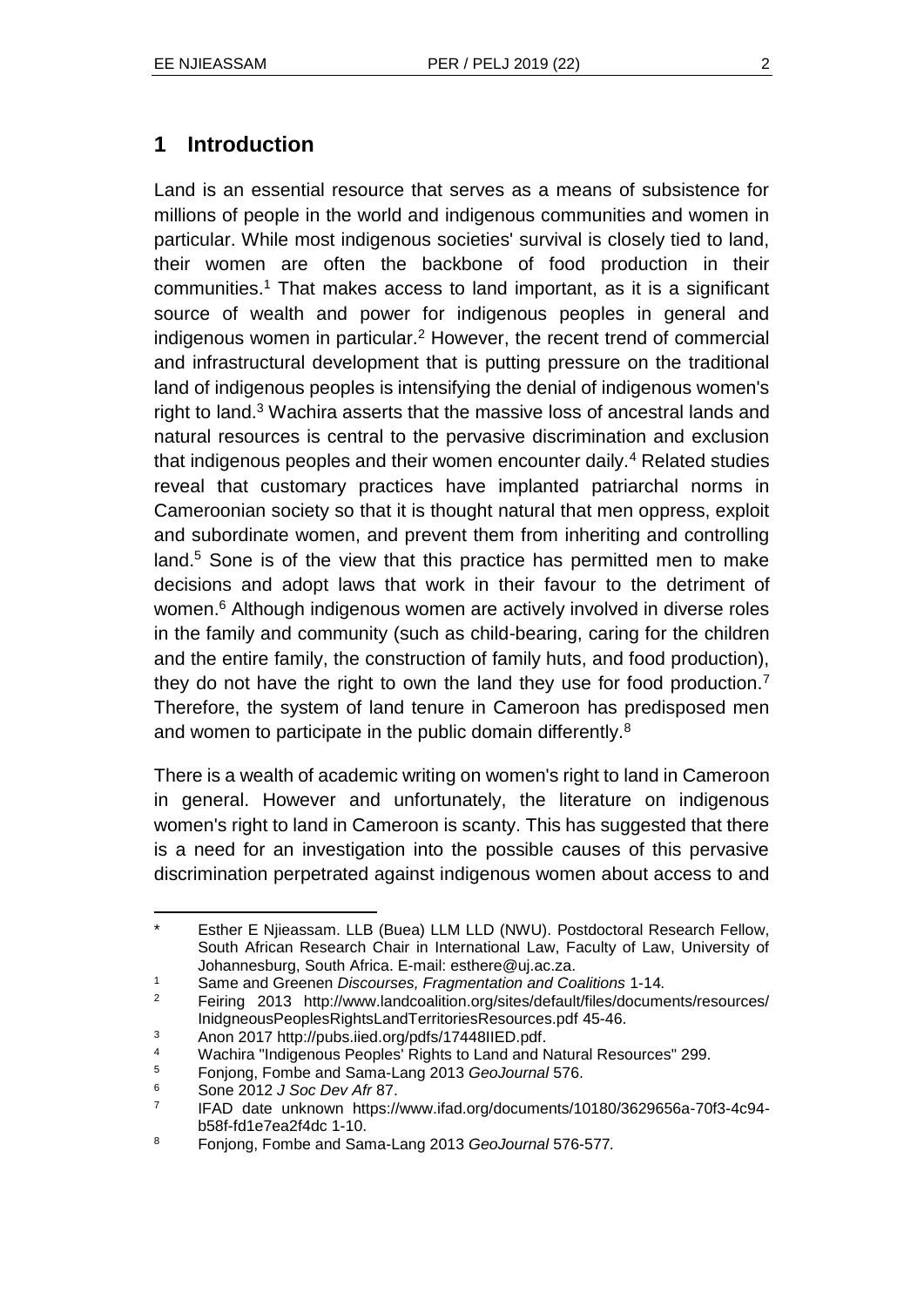control of land. Given that indigenous peoples, especially women, are the most marginalised, disadvantaged and neglected group of people in Cameroonian society, a study of this nature becomes very important in my view.

This paper argues that the inclusion of indigenous women in government, and their participation in decision-making processes over issues that affect them, both directly and indirectly, may alleviate the crisis and ultimately change the way key issues such as access to and control over land are conducted in their communities. At the core of this paper is the argument that the inclusion of indigenous women in government (a liberal approach to public participation in the public affairs of the country as well as participation as citizens) is key to resolving the issue of access to and control over lands by indigenous women in Cameroon. In order to achieve this, this paper commences with a delineation of the indigenous peoples (and women in particular) in the Cameroonian context; as well as the different communities in which they live. This is followed by a discussion of the customary notion of land rights in the country. The paper examines the legislative framework that regulates access to land in Cameroon and the concept of gender inequality in the country is explored, especially with reference to its effects on indigenous women's right to land.

### **2 The origins of the indigenous peoples of Cameroon**

The genesis of the indigenous peoples of Cameroon is as complex as the concept itself. Even though very limited or no literature exists in dealing with the origin of this group of people, several sources attest to the fact that they were the first inhabitants or "first peoples" to settle in the tropical forest of Cameroon before European colonisation.<sup>9</sup> I will adopt the appellation "Pygmies" and "Mbororos" to refer to those groups who self-identify as indigenous peoples in Cameroon. Although there are some controversies, regarding the term "indigenous peoples" as it is considered insulting and derogatory, over time many indigenous peoples have preferred the name as it distinguishes them from the rest of the society.<sup>10</sup>

However, the mystery of how and where they originate from remains a debatable subject amongst academics. Verdu is of the opinion that the

l <sup>9</sup> CEDD, RACOPY and FPP 2010 http://www.forestpeoples. org/en/partners/ced/publication/2010/situation-indigenous-peoples-cameroonsupplementary-report-un-committe 9.

<sup>10</sup> Survival International date unknown http://wwwsurvivalinternational org/tribes/pygmies.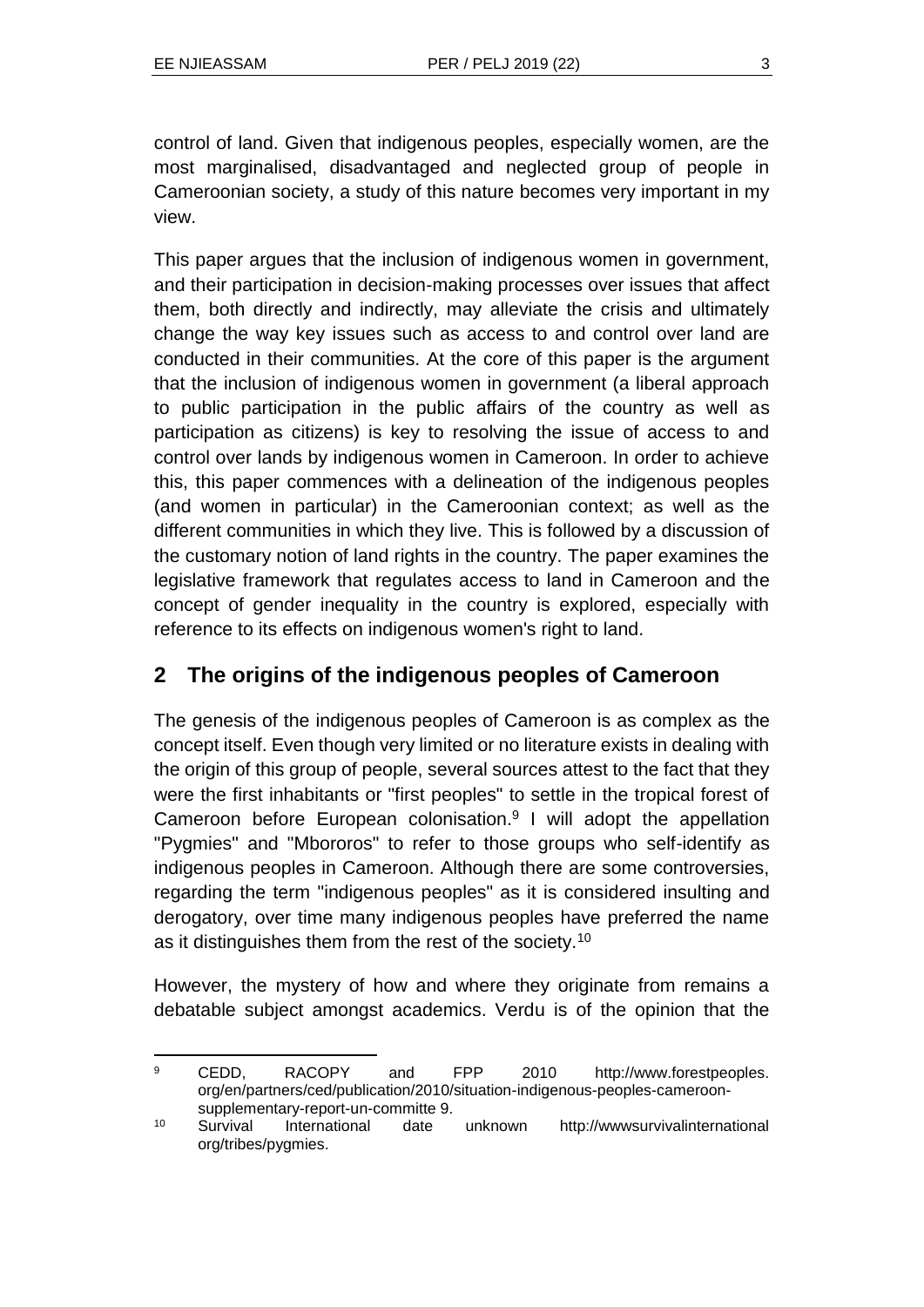l

"Pygmies" in Western Central Africa have existed for over 2,800 years and originated from an ancestral group 70,000 years ago that gave birth to the non-pygmy population.<sup>11</sup> History holds that the Bakas were the first inhabitants to settle at the borders of the southern and eastern regions of Cameroon.<sup>12</sup> They self-identify as "forest peoples" or "indigenous peoples" based on the spiritual attachment they have with the forests as well as the belief that they are the original inhabitants of the African tropical forests.<sup>13</sup> The forest to them is a symbol of security and peace and must be preserved for future generations.<sup>14</sup> As their primary occupations are hunting, fishing and gathering, their existence depends on the land, especially because the majority of them (women) have adopted a sedentary lifestyle with agriculture as their primary way of life.

On the other hand, the Mbororos in the North-West region of Cameroon (also known as the Fulani or Nomadic Fulani) originate from the Kano region, the present-day Nigeria, and from an ethnic group called Fulbe.<sup>15</sup> They then migrated through the Sahel and Savannah belt from West to East Africa around the 19th century in search of fertile regions for cattle grazing and favourable political conditions.<sup>16</sup> The favourable climatic conditions in Bamenda enabled their settlement.<sup>17</sup> Other scholars believe that this group of people originated from the Berber community of North Africa and Sub-Sahara Africa between the 8th and 11th century AD.<sup>18</sup> They then journeyed through the Middle East and later migrated to Senegal and eventually scattered throughout West and Central Africa and the borders of Ethiopia between 900-1900 AD.<sup>19</sup> This group of people have always retained a

<sup>11</sup> Survival International date unknown http://wwwsurvivalinternational org/tribes/pygmies.

<sup>12</sup> ILO 2015 https://www.ilo.org/gender/Informationresources/Publications/WCMS\_ 438854/lang--en/index.htmpdf.

<sup>13</sup> Anadolu Agency 2017 https://www.dailysabah.com/feature/2017/08/03/insidecameroons-pygmy-community-traditions-lifestyle-and-religion; Mawoung 2001 *African Study Monographs* 209.

<sup>14</sup> CEDD, RACOPY and FPP 2010 http://www.forestpeoples.org/ en/partners/ced/publication/2010/situation-indigenous-peoples-cameroonsupplementary-report-un-committe 9.

<sup>15</sup> Anter 2011 https://www.modernghana.com/news/349849/1/who-are-the-fulanipeople-their-origins.html.

<sup>16</sup> Pelican 2009 *American Ethnologist* 57.

It is important to note that although the Mbororos are scattered through all the provinces of Cameroon, most of them are settled in the North West Province of Cameroon, which is called Bamenda, and have adopted a sedimentary lifestyle; Pelican 2009 *American Ethnologist* 58.

<sup>18</sup> Anter 2011 https://www.modernghana.com/news/349849/1/who-are-the-fulanipeople-their-origins.html.

<sup>19</sup> Anter 2011 https://www.modernghana.com/news/349849/1/who-are-the-fulanipeople-their-origins.html.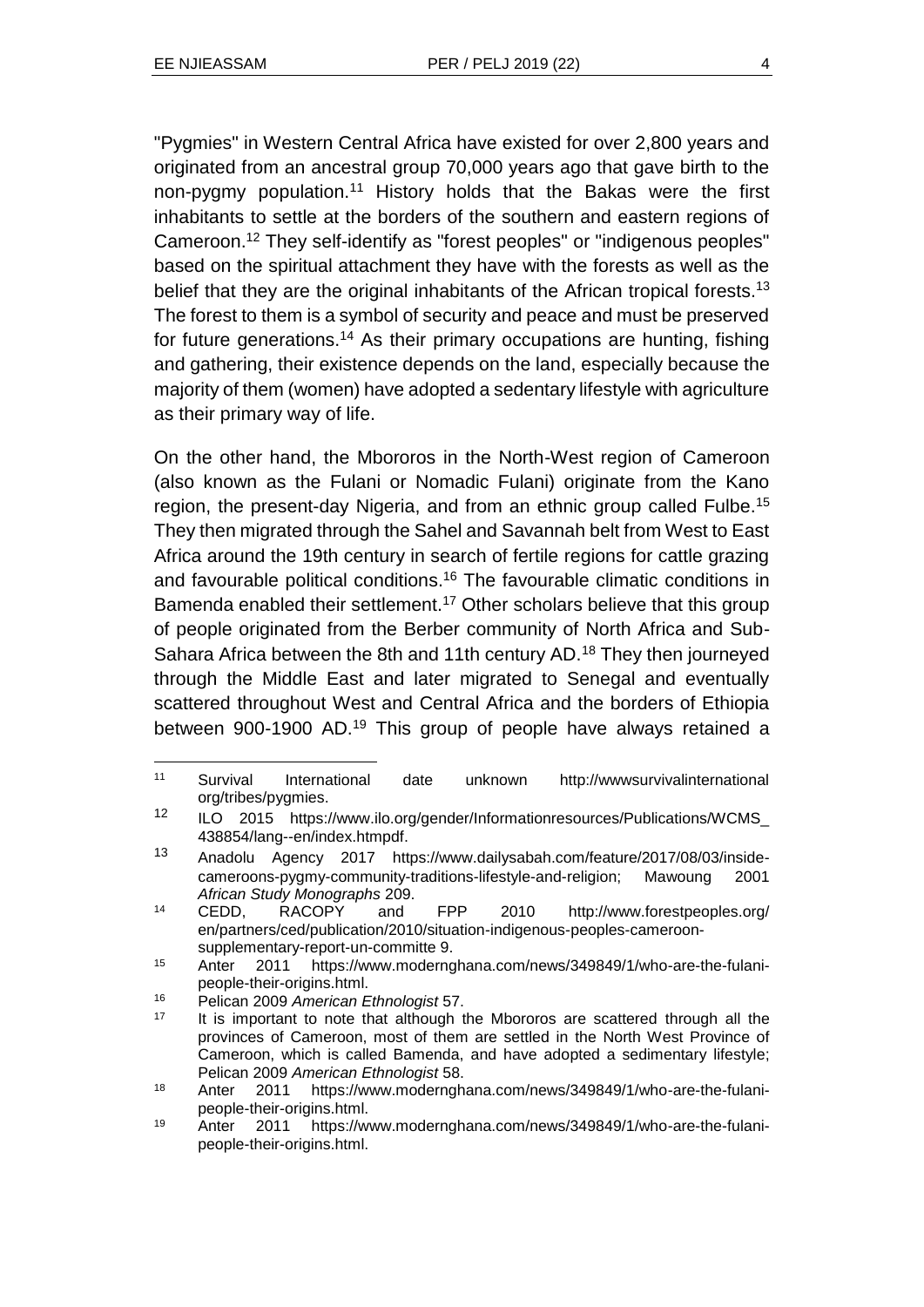nomadic lifestyle as herders and traders, which led to their developing several trade routes throughout West Africa.<sup>20</sup> Although recently most of them have also adopted a sedentary lifestyle, like the "Pygmies", they are still regarded as strangers and face significant challenges (especially the Mbororo women) regarding land ownership, and their exclusion from political spheres and decision-making processes.

The indigenous peoples have a unique lifestyle with a special connection to the environment, land and natural resources.<sup>21</sup> The "Pygmy" and "Mbororo" women in Cameroon face similar problems of acute marginalisation, gender-based discrimination, segregation, rejection, poverty and denial of rights to land.<sup>22</sup> Customary laws and the legal framework regulating land tenure and property rights threaten the integrity and security of indigenous women's access to and right to land.

#### *2.1 The identification of the indigenous peoples of Cameroon*

The identification of the indigenous peoples remains an ambiguous and challenging subject in Cameroon, especially in the absence of a universal definition of the concept. Most African states are reluctant to acknowledge the existence of indigenous peoples in their community and Cameroon is no exception.<sup>23</sup> International instruments specifically involved in promoting the rights of indigenous peoples such as the *ILO Convention No 169* and the *United Nations Declaration on the Rights of Indigenous Peoples*  $(UNDRIP)^{24}$  do not adequately define the concept. This controversy was resolved (though this was not binding on states parties) when the African Commission on Human and Peoples Rights Working Group on Indigenous Populations/Communities outlined specific characteristics that describe and identify indigenous peoples in Africa.

It became clear in terms of the above that two groups in Cameroon meet the criteria and qualify as indigenous peoples: the Mbororo nomadic pastoralists and the hunter-gatherer communities known as the Forest Peoples or the "Pygmies".<sup>25</sup> Despite this, the *Constitution of Cameroon* failed to adequately protect the rights of indigenous peoples' and to

<sup>20</sup> Anter 2011 https://www.modernghana.com/news/349849/1/who-are-the-fulanipeople-their-origins.html.

<sup>21</sup> Abate and Kronk 2013 *Tul Envtl LJ* 180.

<sup>22</sup> Coates *Global History of Indigenous Peoples* 138.

<sup>23</sup> Gilbert 2017 *ICLQ* 658.

<sup>24</sup> *United Nations Declaration on the Rights of Indigenous Peoples* (2007) (UNDRIP).

<sup>25</sup> ILO 2015 https://www.ilo.org/gender/Informationresources/Publications/WCMS \_438854/lang--en/index.htm.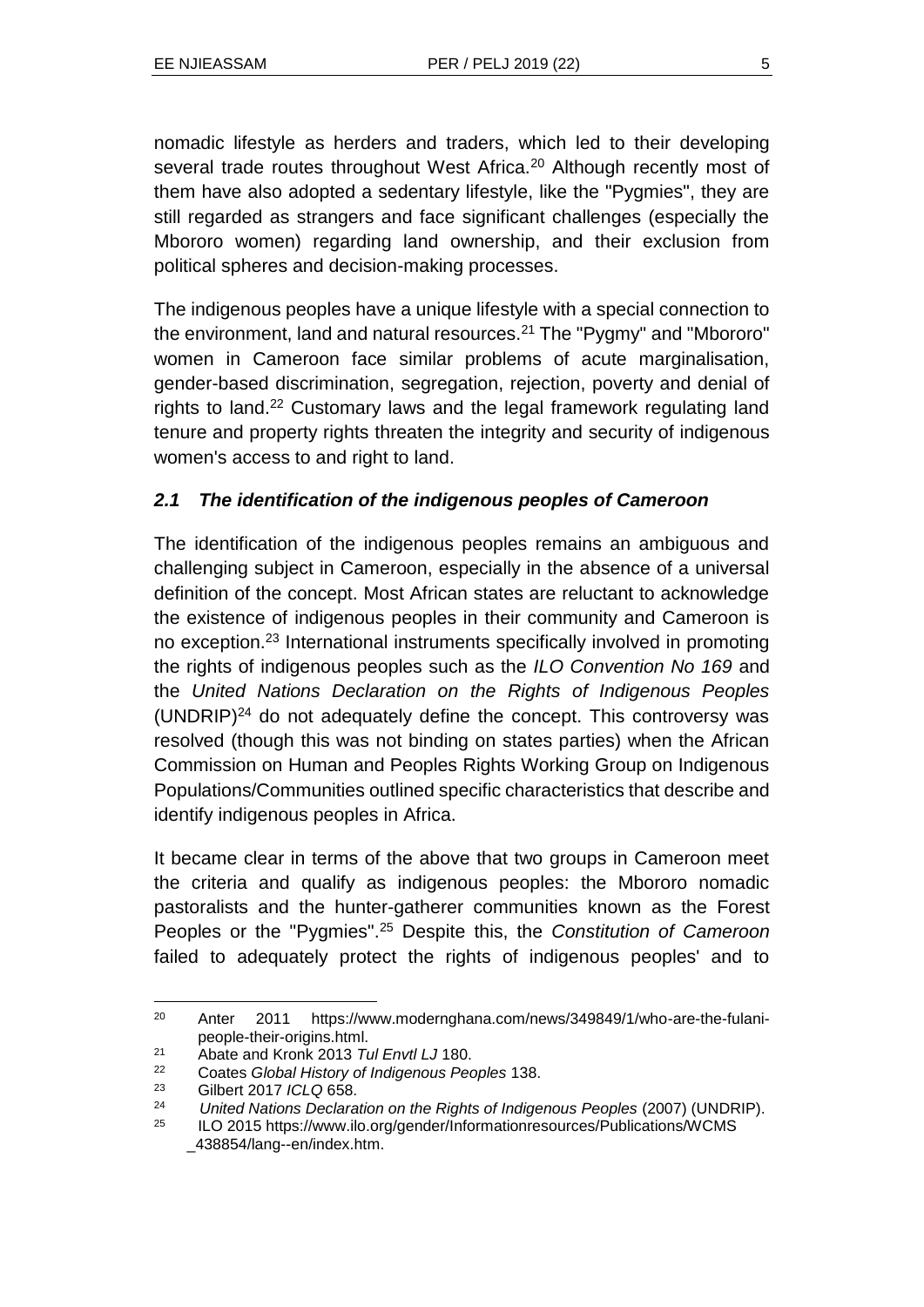specifically state which groups are classified as indigenous peoples.<sup>26</sup> Based on this, the government launched a study in 2009 aimed at investigating groups that qualify as indigenous peoples in Cameroon.<sup>27</sup> It is only recently that Cameroon has begun recognising the concept of indigeneity, after identifying certain groups as indigenous.<sup>28</sup> It is arguable that government acknowledges the existence of indigenous groups only when international organisations such as the World Bank intend funding indigenous programmes in an effort to improve their living conditions.<sup>29</sup> That notwithstanding, no group in Cameroon has been officially recognised as indigenous. Such people are often classified as "marginal populations" or "vulnerable groups".<sup>30</sup> It is therefore correct to say that the recurrent discrimination against indigenous women with regard to land tenure rights may be attributed to the lack of adequate recognition in the national *Constitution*. To this end, these groups continue to experience extreme levels of poverty, political repression and worse forms of economic and social inequality than non-indigenous women.

### **3 The customary notion of land rights in Cameroon**

In Cameroon, as in most other African states, customary law constitutes a major source of law and is a vital part of the legal system. It has been given constitutional acknowledgement and protection, particularly with regard to customary land tenure and the various institutions governing it.<sup>31</sup> Customary laws are defined as the laws, practices and customs of indigenous and local communities.<sup>32</sup> They are usually unwritten social rules and structures of a community derived from their shared values based on tradition.<sup>33</sup> These rules serve as laws that are respected by and binding on every individual in the community. Some scholars contend that these norms were tricks of the

<sup>26</sup> See para 5(2) of the *Constitution of the Republic of Cameroon*, 1996.

ILO 2015 https://www.ilo.org/gender/Informationresources/Publications/WCMS \_438854/lang--en/index.htm. This study is still to be finalised. Progress has been made, and it is presently in its second stage.

<sup>28</sup> See Bakang Mbock *Speech*; Nguh *Implementing the Basic International Law Principles* 8; ACHPR 2010 http://www.achpr.org/states/cameroon/reports/2nd-2003- 2005/ 119-120; Ministry of Justice Cameroon *Report on Human Rights* 271; CEDD, RACOPY and FPP 2010 http://www.forestpeoples.org/en/partners/ced/ publication/2010/situation-indigenous-peoples-cameroon-supplementary-report-uncommitte 13.

<sup>29</sup> Pelican 2013 *Anthropol Today* 13-14.

<sup>30</sup> Pelican 2013 *Anthropol Today* 13.

<sup>31</sup> Ossome 2014 *Feminist Economics* 155.

<sup>32</sup> WIPO 2013 http://www.wipo.int/export/sites/www/tk/en/resources/pdf/ overview\_customary\_law.pdf.

<sup>33</sup> Fombad 2014 *JMAS* 481.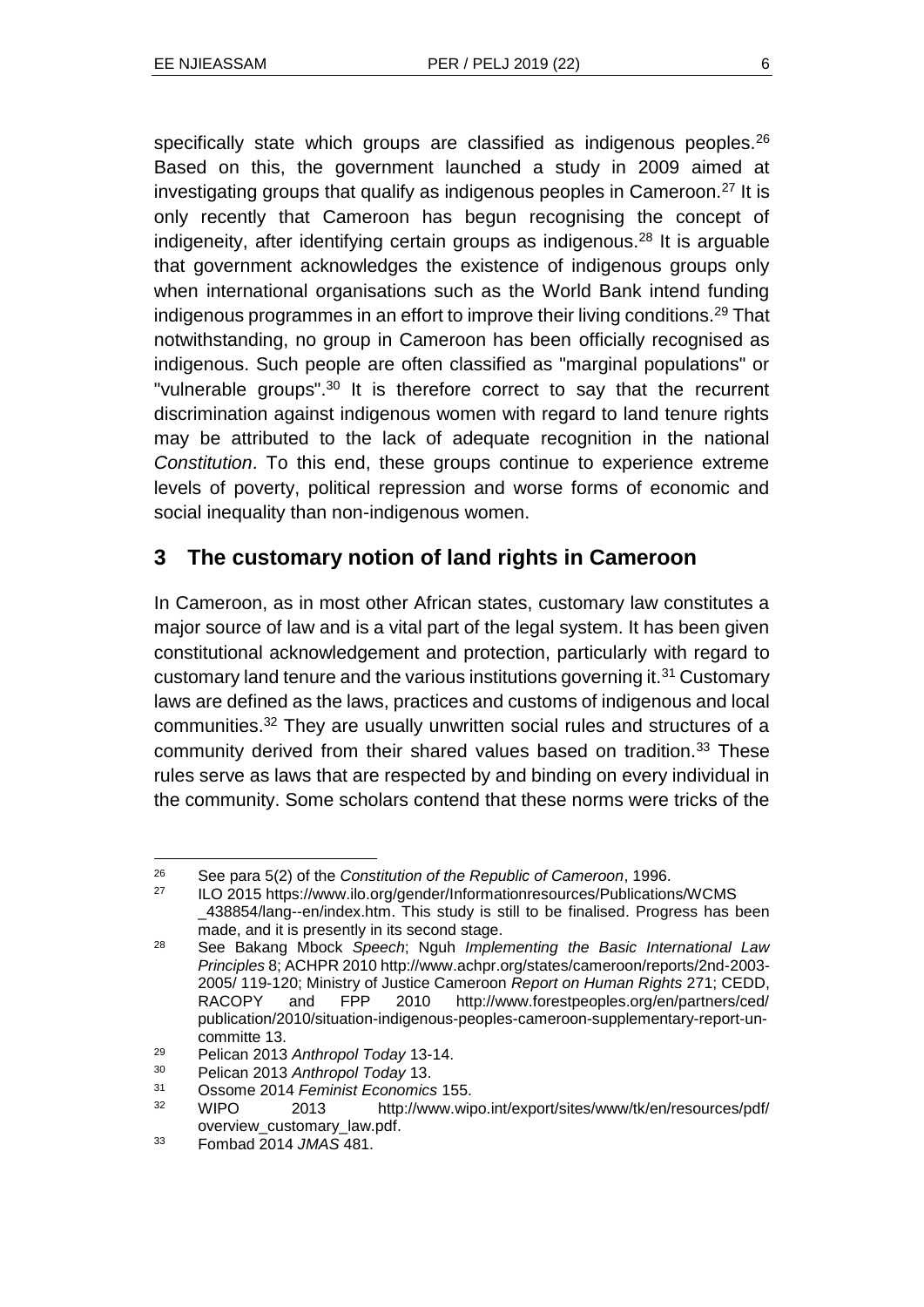colonialists to ensure rapid social change and instability in the society.<sup>34</sup> For example, Chanock thinks that customary law is a colonial construct or tool embedded in law by both the white colonial masters and their black counterparts to establish a patriarchal order in the community, which prevents women from protecting their interests.<sup>35</sup> This societal construct has restricted women and indigenous women's (in particular) ability to inherit, own and control land, which is a vital resource for sustenance and sustainable development. Ndulo comments that traditionalists view customary law as an essential element to uphold traditional values and enhance human rights.<sup>36</sup> Thus, customary law is described as a living set of rules upon which most indigenous societies base their practices and activities.

Indigenous communities everywhere view land as a collective resource, although various controversies have emerged regarding the claim to this right, especially claims related to ownership and control.<sup>37</sup> By implication, no individual in the indigenous community could claim ownership of a piece of land, nor could the land be sold to non-indigenous people since the goal was to pass it on to posterity.<sup>38</sup> The entire community had a collective right to these lands and the resources therein.<sup>39</sup> Land and natural resources were considered ancestral gifts meant to be preserved and transmitted to the younger generations.<sup>40</sup> In practice, traditional societies at that time were governed by customary rules, that is, a customary land tenure system which governed the relationship between humans, the land and its resources.<sup>41</sup> Land was therefore held under a communal land tenure system.<sup>42</sup> The local chief or family heads, usually the men, hold land in custody for the entire community/family, with the power to "lease" out the land to individuals according to their demands (farming, hunting or building).<sup>43</sup> For instance, in *Amodu Tijani v The Secretary, Southern Province Nigeria*<sup>44</sup> the case

<sup>34</sup> Ossome 2014 *Feminist Economics* 157.

<sup>35</sup> Chanock *Law, Custom, and Social Order* 132.

<sup>36</sup> Ndulo 2011 *Ind J Global Legal Studies* 88.

<sup>37</sup> Jarboe 2010 *BC Third World LJ* 389-399.

<sup>38</sup> Amungwa 2011 *J Hum Ecol* 54-55.

<sup>&</sup>lt;sup>39</sup> Nguiffo, Kenfack and Mballa "Influence of Historical and Contemporary Land Laws" 49-50.

<sup>40</sup> Wachira "Indigenous Peoples' Rights to Land and Natural Resources" 301-305; Lanz 2000 *Environment and History* 103-107.

<sup>41</sup> Nguiffo, Kenfack and Mballa "The Influence of Historical and Contemporary Land Laws" 49.

<sup>42</sup> Lanz 2000 *Environment and History* 103-104.

<sup>43</sup> Amungwa 2011 *J Hum Ecol* 54; Kameri Mbote date unknown http://erepository.uonbi.ac.ke/bitstream/handle/11295/41243/Fulltext?sequence=1.

<sup>44</sup> *Amodu Tijani v The Secretary, Southern Province Nigeria* 1992 2 AC 399.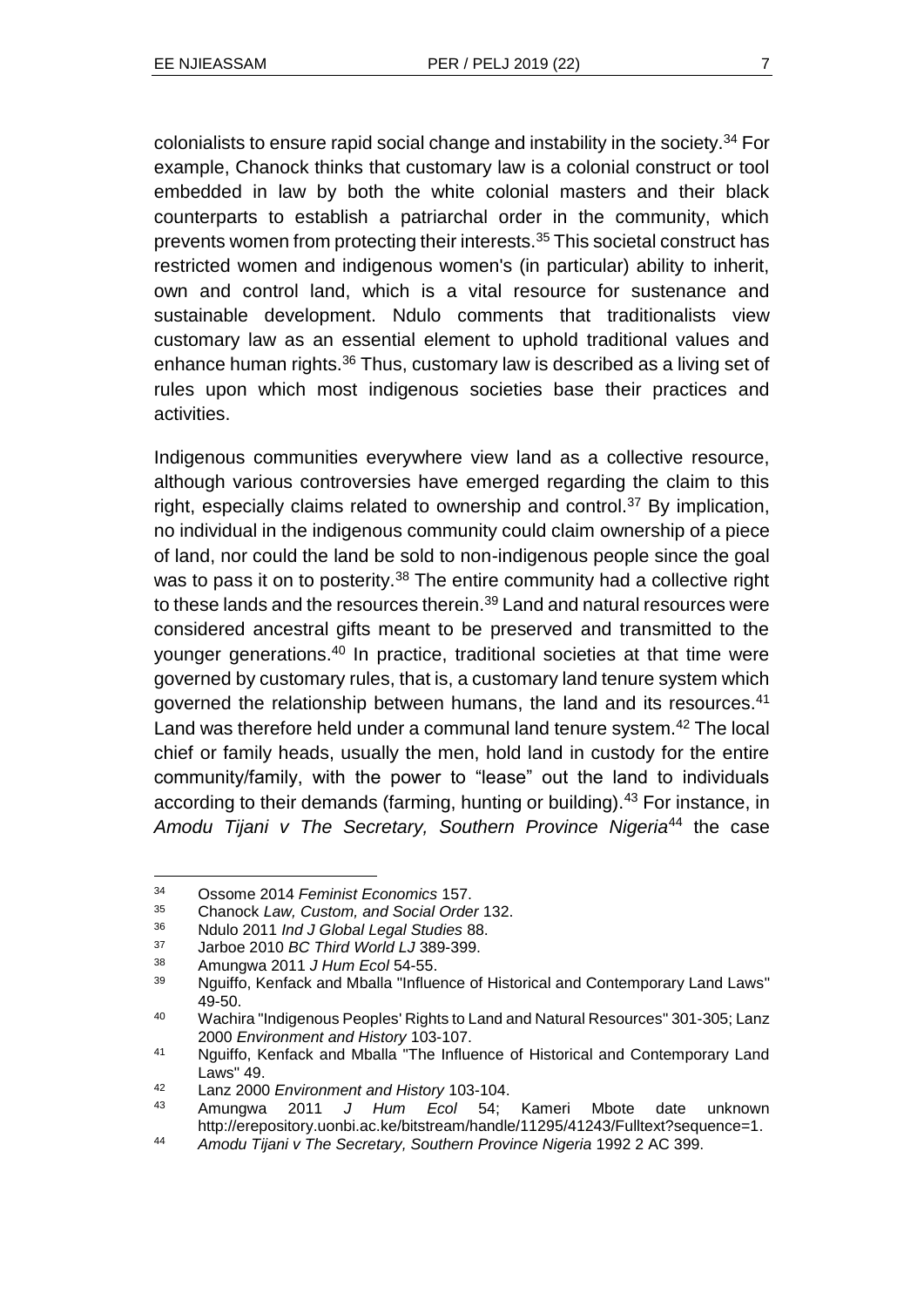concerned a dispute over compensation made in respect of land belonging to the Apapa community located in the then Colony of Nigeria. In accordance with the *Public Lands Ordinance* of 1903, the Governor had the right to possess for public purposes any land considered not in use, and to compensate the community through the Head Chief. The Head Chief held the land in trust for the community. In this case, the Head Chief challenged the compensation paid and demanded the full value of the land. The Supreme Court held that the appellant should be compensated in accordance with the *Public Lands Ordinance* 5 of 1903 on the grounds that he had provided full ownership and title to the land in question. The Court also held that the appellant should transfer the land to the Governor in full ownership, with the exception that the land was unoccupied, together with his title to collect rents or tribute, and that the compensation awarded be distributed amongst the community members in accordance with the Native Council District in agreement with the Governor.

Women generally do not experience challenges in accessing land for food production: the issue arises when it comes to complete control and ownership of land.<sup>45</sup> Men dominate the decision-making process under customary law, especially as most of the land under the customary land tenure system is unregistered. $46$  As a result, they tend to make decisions regarding the security of tenure that discriminates against women.<sup>47</sup> The responsibility for these discriminatory practices can be attributed to the functioning of the indigenous communities as patriarchies, which makes it difficult for women to be on a par with men, especially with regard to the control and ownership of land.<sup>48</sup>

Since land is a symbol of indigenous peoples' survival and culture, access to and control over land is crucial for their everyday existence.<sup>49</sup> Indigenous communities in Cameroon are governed by customary laws that are reluctant to incorporate land titling and ownership for women. The general perception is that women are weak and incompetent, and would be unable to manage and control lands even if they were granted ownership rights.<sup>50</sup> Related studies reveal that women often change their status at marriage and can transfer the family's heritage to the man they love or marry.<sup>51</sup> Thus

<sup>45</sup> Sone 2012 *J Soc Dev Afr* 86.

<sup>46</sup> Sone 2012 *J Soc Dev Afr* 86-87.

<sup>47</sup> Sone 2012 *J Soc Dev Afr* 87-88.

<sup>48</sup> World Rainforest Women 2016 http://wrm.org.uy/articles-from-the-wrmbulletin/section1/women-and-property-in-cameroon-laws-and-reality/.

<sup>49</sup> Anaya 2005 *Ariz J Int'l & Comp L* 7, 8.

<sup>50</sup> Asiimwe and Crankshaw 2011 *JLCR* 8-9.

<sup>51</sup> Sone 2012 *J Soc Dev Afr* 85.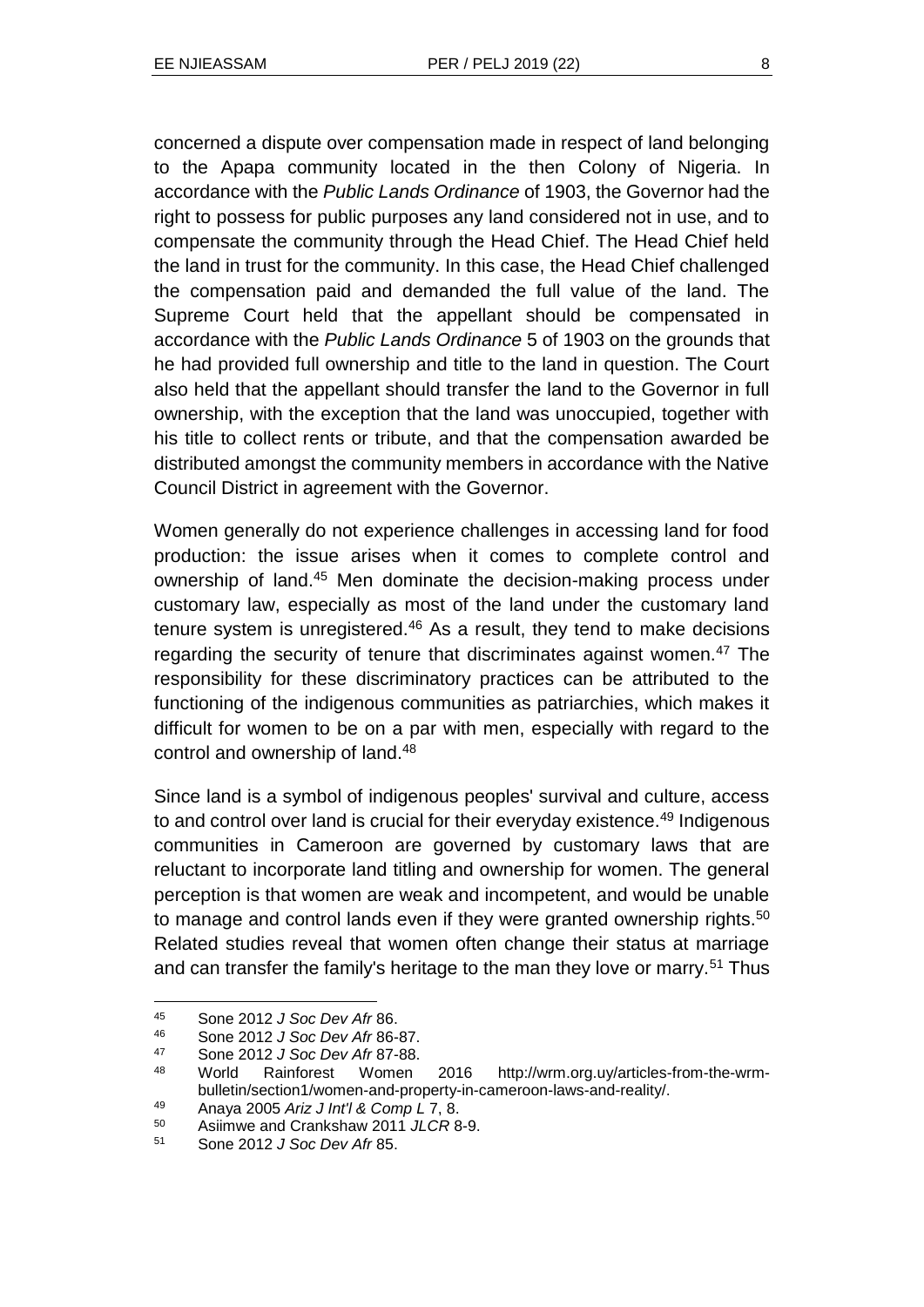they do not deserve legal entitlement to land. $52$  To this effect, women can only have possession of land upon marriage or through what Sone and Fonjong, Sama-Lang and Fombe call *matrikins* and *patrikins,* which ultimately comes to an end when the marriage is terminated (usually upon divorce or the death of her husband).<sup>53</sup> Even though the village representatives effectively manage this pattern of customary norms without conflicts, it subjects women to men's authority.<sup>54</sup> In fact, customary law does not recognise women's right to land. Instead, traditional practices cause women to adopt an attitude of self-exclusion from tenure matters and to viewed land as a men's thing.<sup>55</sup> This practice has greatly discouraged indigenous women in particular from investing in land, even though they are considered the major drivers in ensuring sustainable development, food security and poverty alleviation in their communities.<sup>56</sup> It is against this backdrop that indigenous women are treated as mere peasants with no right to the ownership of land in their communities.

During the pre-colonial era indigenous women did not have rights to land, like their male counterparts. However, this generally did not have major implications for the women, as there was a vast amount of land that was communally owned.<sup>57</sup> The situation was exacerbated by colonialism. At this point, it is significant to provide a brief historical background of the colonial period relating to access and the right to land for indigenous peoples and women in particular.

Cameroon has the dubious distinction of being the only African state that underwent the tutelage of three European powers at different times.<sup>58</sup> It is beyond dispute that each European power, during its time in Cameroon shaped the political, legal and socio-economic development of the country to some extent, which negatively affected indigenous communities (in the areas under their administration). The German colonial rule lasted from 1884-1916.<sup>59</sup> During the period of the German annexation, *Kamerun* (as the Germans commonly referred to it) became a German colony.<sup>60</sup> Upon the

 $\overline{a}$ 

<sup>54</sup> Sone 2012 *J Soc Dev Afr* 85-89.

<sup>56</sup> Fonjong 2016 *Africa Development* 55.

<sup>52</sup> Sone 2012 *J Soc Dev Afr* 85.

<sup>53</sup> Sone *Concept of Equality and Access to Land in Cameroon* 81; Fonjong, Sama-Lang and Fombe 2010 *PGDT* 157.

<sup>55</sup> World Rainforest Women 2016 http://wrm.org.uy/articles-from-the-wrmbulletin/section1/women-and-property-in-cameroon-laws-and-reality/.

<sup>57</sup> Fonjong, Sama-Lang and Fombe 2010 *PGDT* 157.

<sup>58</sup> Njoh 2013 *IJURR* 750.

<sup>&</sup>lt;sup>59</sup> Cameroon was later on placed under the mandate of the League of Nations and partitioned between France and Britain.

<sup>60</sup> Lekane and Asuelime 2016 *J Contemp Hist* 135.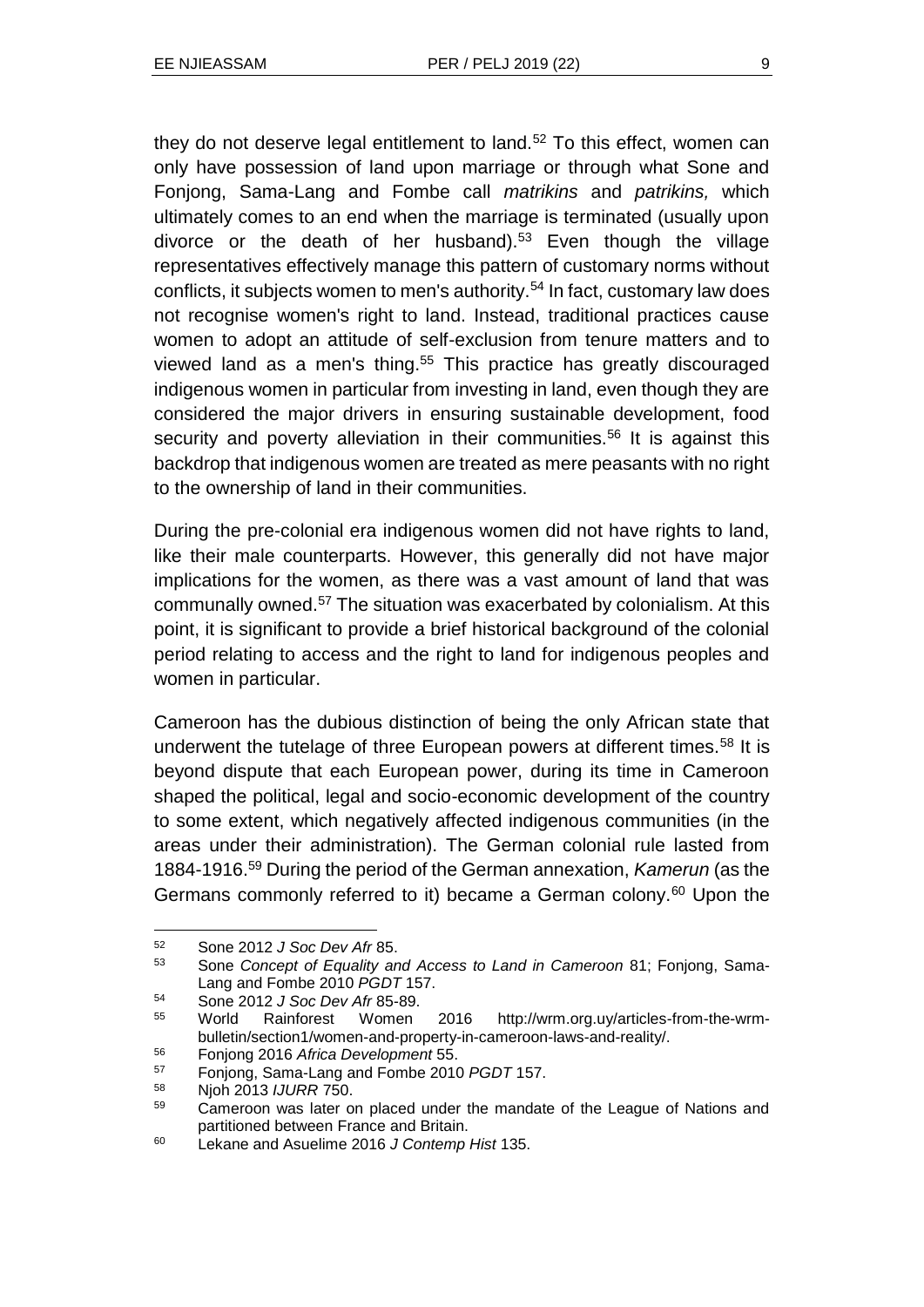discovery of some fertile areas for coffee production, the German colonial masters enacted the *Crown Land Act* of 1896.<sup>61</sup> The aim was to deprive the local chiefs of their positions as custodians of traditional lands by imposing the doctrine of "alien rule".<sup>62</sup> This permitted the German colonialist to own and control all unexploited land and transform the country into a German overseas territory.<sup>63</sup> The *"herron loss*" land policy instituted by the Germans considered all unoccupied land as lands without owners and assumed these lands as theirs.<sup>64</sup> This policy resulted in the gross disruption of indigenous communities. They were deprived of their ancestral lands, while indigenous administrations managed by local chiefs were destroyed.<sup>65</sup> The outcome of this was that the Germans acquired huge tracts of land, which indigenous peoples had preserved for their traditional rites and burial sites, and the customary notion of land tenure was outlawed, aggravating the situation of indigenous women having no right to access, own and control of land.<sup>66</sup>

The issue of land ownership was not different under the British<sup>67</sup> and French<sup>68</sup> administration. After the defeat of the Germans, the country was partitioned into two areas. The English-speaking part (British Northern Cameroons and British Southern Cameroons) was placed under the colonial auspices of Britain.<sup>69</sup> France assumed Trusteeship over the larger part of the territory as French Cameroun. The British administration adopted a system of indirect rule by importing the *Land and Native Rights Ordinance* of Northern Nigeria into Southern Cameroons in 1927.<sup>70</sup> In addition, the major Land Tenure Law (Ordinance 1 of 1927) assigned control of all native land to the British Governor. To this end, all native lands with the exception of estates registered and recognised by the British Governor were native lands, of which he was the sole custodian.<sup>71</sup> Thus, indigenous peoples were

<sup>&</sup>lt;sup>61</sup> Nguiffo, Kenfack and Mballa "Influence of Historical and Contemporary Land Laws" 3.

<sup>62</sup> Geschiere 1993 *Africa* 151-152; Lang and Astadji 2018 *GJAHSS* 2.

<sup>&</sup>lt;sup>63</sup> Nguiffo, Kenfack and Mballa "Influence of Historical and Contemporary Land Laws" 3.

<sup>64</sup> Sone 2012 *J Soc Dev Afr* 85-86.

<sup>65</sup> Lekane and Asuelime 2016 *J Contemp Hist* 136.

<sup>66</sup> Sone 2012 *J Soc Dev Afr* 85-86; Lekane and Asuelime 2016 *J Contemp Hist* 136.

 $67$  The southern regions of Cameroon were administered by the British from 1914-1961 as an integral part of British Nigeria.

<sup>&</sup>lt;sup>68</sup> The French, on the other hand, administered the French-speaking regions from 1916 to 1960, when the country finally gained its independence.

<sup>69</sup> Njoh *et al* 2017 *Women's Stud Int Forum* 2.

<sup>70</sup> Nfah-Abbenyi 2016 *Tydskrif vir Letterkunde* 6-7.

<sup>71</sup> Fonjong, Sama-Lang and Fon 2010 *PDGT* 159.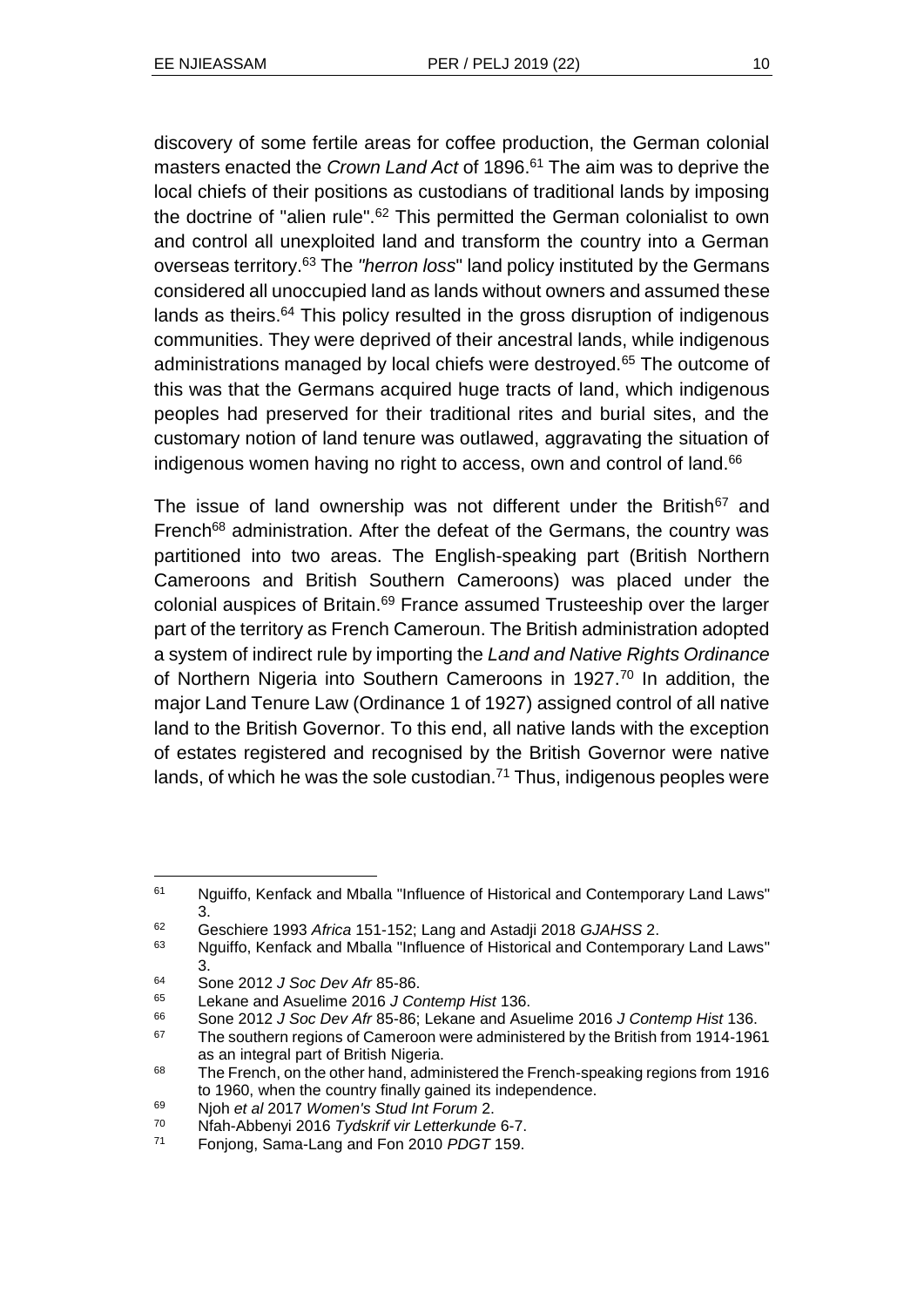not only stripped off their customary rights but also became mere occupiers of their land at the mercy of the Governor.<sup>72</sup>

The French administration in Cameroon was like the British. The urge to accumulate huge tracts of land was a priority for their administrators. The aim was to transfer what they referred to as uninhabited land - a legal fiction known as "*terra nullius"* or "*terres vacantes et sans maître*" to the management and control of the French colonial authorities.<sup>73</sup> Although this was met with some resistance, little success was recorded on the part of the local indigenes. Indigenous peoples were given usage rights only to cultivate food crops. In essence, the shadows of these practices still haunt the post-colonial indigenous women in today's Cameroon.

The word *évolués* was used to classify indigenous peoples who had accepted and adopted the European way of life.<sup>74</sup> Using Fonjong, Sama-Lang and Fombe's words, "colonisation has tilted the gender balance in favour of the males",<sup>75</sup> most especially as the post-colonial government, inherited colonial policies and land grabbing has become the order of the day. This is why indigenous women are still grappling with the issue of the control and ownership of land. Customary practices have caused them to remain under the dependence of men. This practice incites petty conflicts in family circles.

# **4 The legislative framework regulating land rights in Cameroon**

It may be observed that Cameroon's land tenure system is characterised by what scholars like Ossome term "good" modern law and "bad" tradition.<sup>76</sup> This is a reference to the enactment of land reforms and the application of existing customary laws that regulate land issues in the country. In other words, the land ownership system is anchored in a purely patriarchal setting in Cameroon. The debate concerning women's land rights has for decades remained an unresolved and contentious issue in many academic debates, despite the country's commitment to guaranteeing property rights and ensuring gender equality for everyone, including indigenous women.

<sup>72</sup> Section 2 of the *Land and Native Rights Ordinance* 1 of 1927.

<sup>73</sup> Nguiffo, Kenfack and Mballa "Influence of Historical and Contemporary Land Laws" 3.

<sup>74</sup> Lekane and Asuelime 2016 *J Contemp Hist* 140.

<sup>75</sup> Fonjong, Sama-Lang and Fombe 2012 *Ethics and Social Welfare* 261.

<sup>76</sup> Ossome 2014 *Feminist Economics* 155.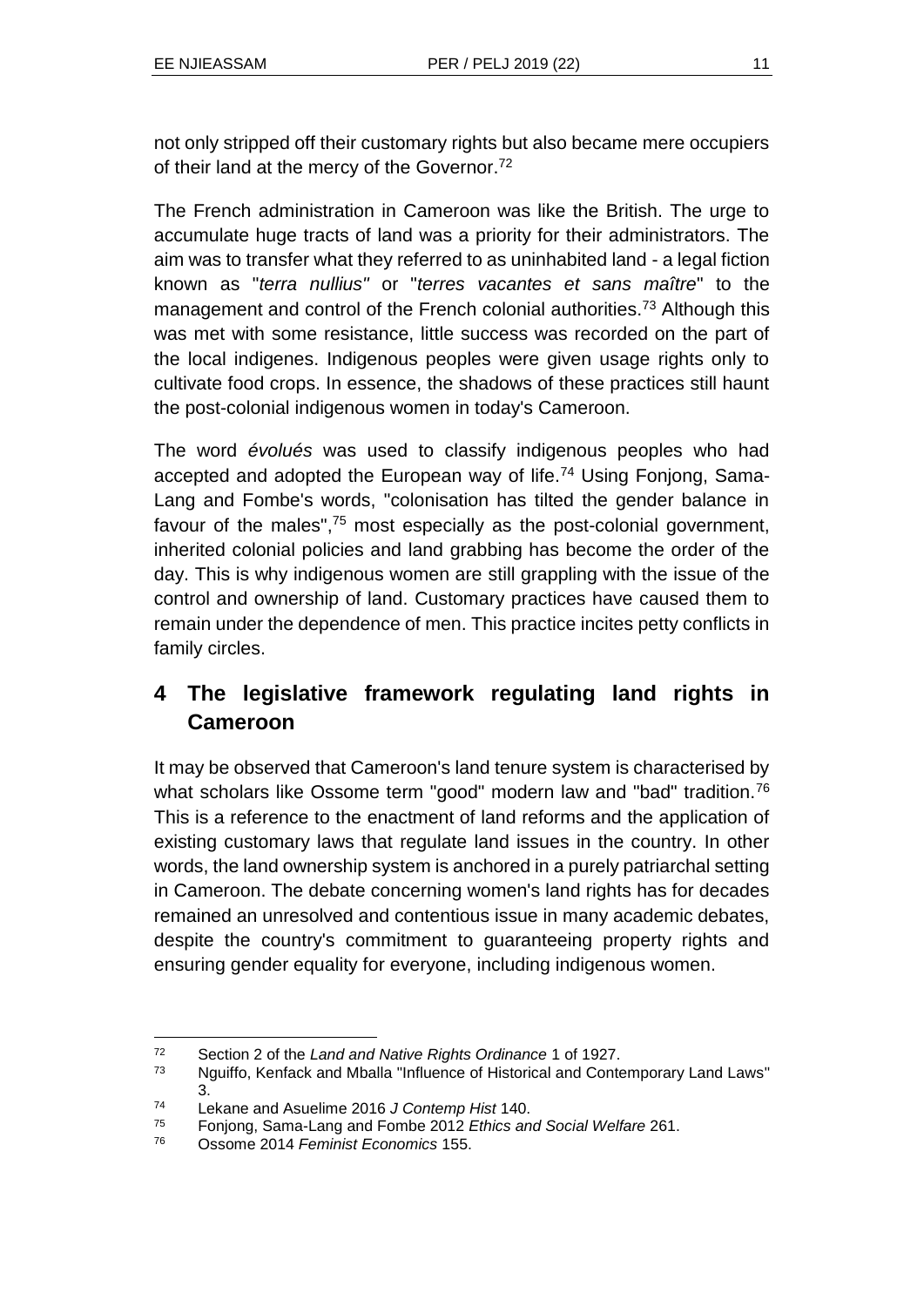The 1996 *Constitution* and the 1974 *Land Ordinance* in Cameroon are not gender-biased. Both laws enhance the right to property for citizens. For example, the Preamble to the 1996 *Constitution* stipulates that "the human person, without distinction as to race, religion, sex or belief, possesses inalienable and sacred rights."<sup>77</sup> A simple and clear interpretation of this provision means that the Constitution prohibits any and every form of discrimination based on gender deterring people from enjoying their rights. As a matter of emphasis, the Constitution further provides that

[o]wnership shall mean the right guaranteed to every person by law to use, enjoy and dispose of property. No person shall be deprived thereof, save for public purposes and subject to the payment of compensation under conditions determined by law.<sup>78</sup>

A thorough reading of this provision implies that all people in the country (indigenous women inclusive) have exclusive rights not only to access and use but also to exercise absolute right of ownership over property, including land. Interestingly, the *Constitution* has expressly stated that "the State shall ensure the protection of minorities and shall preserve the rights of indigenous populations in accordance with the law."<sup>79</sup> By implication, there is no legal justification as to why indigenous women should be denied the right to own and control land based on customary beliefs.<sup>80</sup> Since land symbolises economic and political power, granting indigenous women the right of ownership would help empower and enable them be active drivers in all development processes and would encourage them to improve their productivity.<sup>81</sup> A more effective measure will be allowing indigenous women to participate in government and be part of the decision-making process, especially on matters regarding land reform.

In addition, Cameroon has affirmed its attachment to ensuring equality in rights by invoking the fundamental principles enshrined in the *Universal Declaration of Human Rights*, <sup>82</sup> the *Charter of the United Nations* and the *African Charter on Human and Peoples' Rights*, <sup>83</sup> including all duly ratified

<sup>77</sup> See para 4 of the Preamble to the *Constitution of the Republic of Cameroon*, 1996 to amend the *Constitution* of 2 June 1972 as amended in 2008.

<sup>78</sup> See para 5(19) of the Preamble to the *Constitution of the Republic of Cameroon*, 1996 to amend the *Constitution* of 2 June 1972 as amended in 2008.

<sup>79</sup> Para 5(2) of the Preamble to the *Constitution of the Republic of Cameroon*, 1996 to amend the *Constitution* of 2 June 1972 as amended in 2008.

<sup>80</sup> Fonjong, Sama-Lang and Fombe 2012 *Ethics and Social Welfare* 263*.*

<sup>81</sup> Fombe *et al* 2013 *Ethics and Economics* 76.

<sup>82</sup> *Universal Declaration on Human Rights* (1948) (UDHR) 71.

<sup>83</sup> *African Charter on Human and Peoples' Rights* (1981) (Banjul Charter).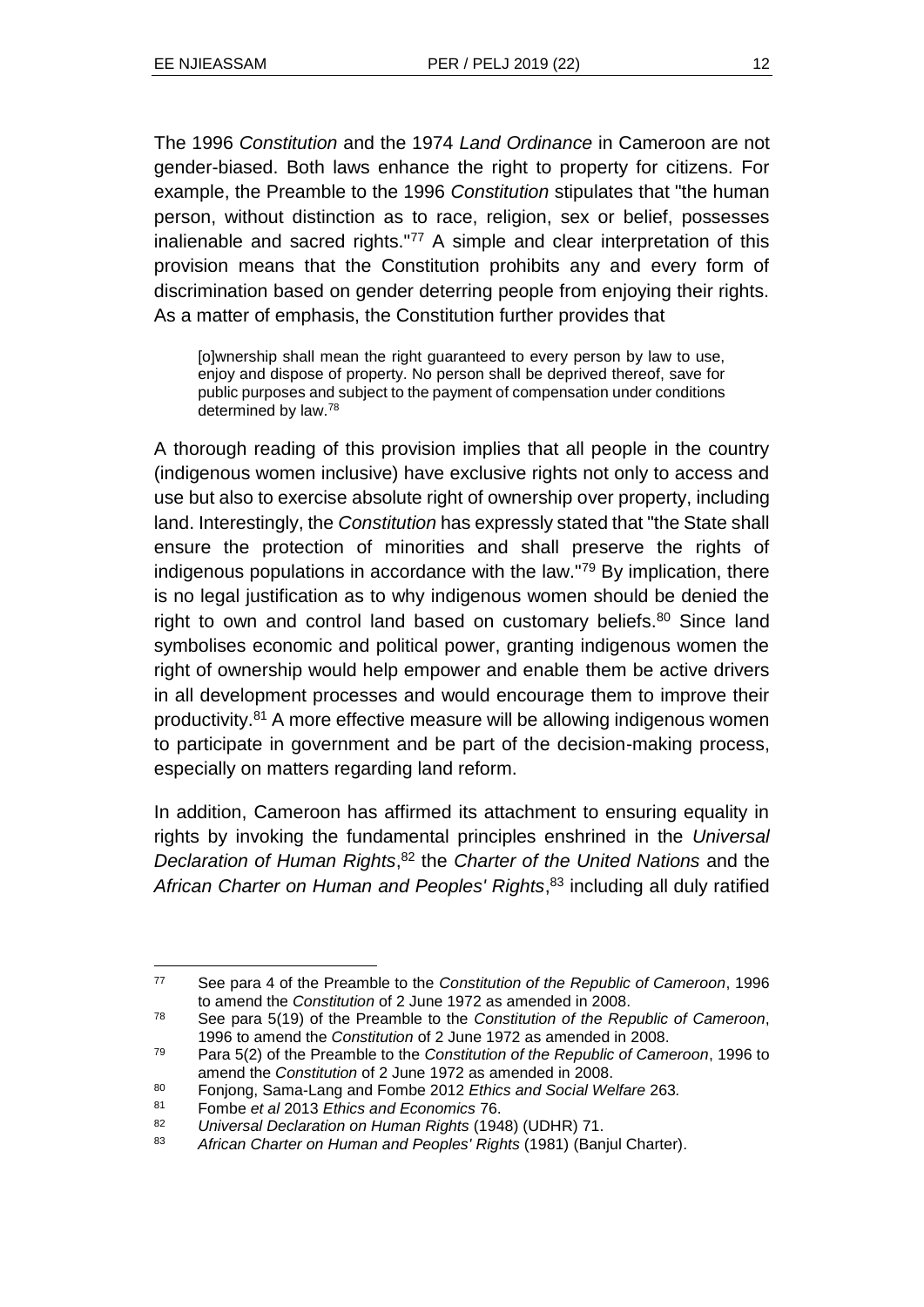international conventions related to these instruments.<sup>84</sup> In principle, international law is law and self-executing in Cameroon. For instance, Article 45 of the 1996 *Constitution* states that

… duly approved or ratified treaties and international agreements shall, following their publication, override national laws, provided the other party implements the said treaty or agreement.<sup>85</sup>

Based on the content of this constitutional provision, the application of any international instrument in Cameroon is automatic.<sup>86</sup>

Article 17 of the UDHR guarantees everyone's right to property and call on states to refrain from practices and policies that deprive anyone, indigenous peoples and women included, from enjoying this right. In a similar vein, Articles 18(3), 19 and 21 of the *African Charter on Human and Peoples Rights* emphasise the need to refrain from all forms of discrimination against anyone and the right to freely dispose of one's property. Articles 2(f)(g), 5(a) and 16(h) of the *Convention for the Elimination of all Forms of Discrimination Against Women*<sup>87</sup> crowns it all by calling on states to eradicate customs and practices that violate women's rights. It also imposes an obligation on state parties to adopt effective and appropriate measures to ensure that all women exercise the right of ownership, acquisition, administration and disposition of property indiscriminately. Even though the above provisions do not specifically refer to indigenous women, the wording "everyone" or "all people" can be interpreted to include indigenous women. It has been argued that these provisions serve as a vital step towards securing the right to land of indigenous women.<sup>88</sup> Related studies reveal that building on CEDAW, indigenous women anticipate finding a connection between international human rights instruments promoting their rights, and local values and practices that improve their rights, most especially their rights to land.<sup>89</sup>

Moreover, the rights of indigenous women to property are also echoed in the *International Covenant on Civil and Political Rights*; <sup>90</sup> the *International* 

l <sup>84</sup> See para 5 of the *Constitution of the Republic of Cameroon*, 1996 to amend the *Constitution* of 2 June 1972 as amended in 2008.

<sup>85</sup> Article 45 of the *Constitution of the Republic of Cameroon*, 1996 to amend the *Constitution* of 2 June 1972 as amended in 2008.

<sup>86</sup> Njieassam *Analysis of Legislative and Institutional Frameworks* 106.

<sup>87</sup> *Convention on the Elimination of all Forms of Discrimination against Women* (1979) (CEDAW).

<sup>88</sup> UN 2010 http://www.un.org/esa/socdev/unpfii/documents/BriefingNote6\_GREY.pdf.

<sup>89</sup> UN 2010 http://www.un.org/esa/socdev/unpfii/documents/BriefingNote6\_GREY.pdf.

<sup>90</sup> Articles 1, 2, 3, 26 and 27 of the *International Covenant on Civil and Political Rights* (1966) (ICCPR).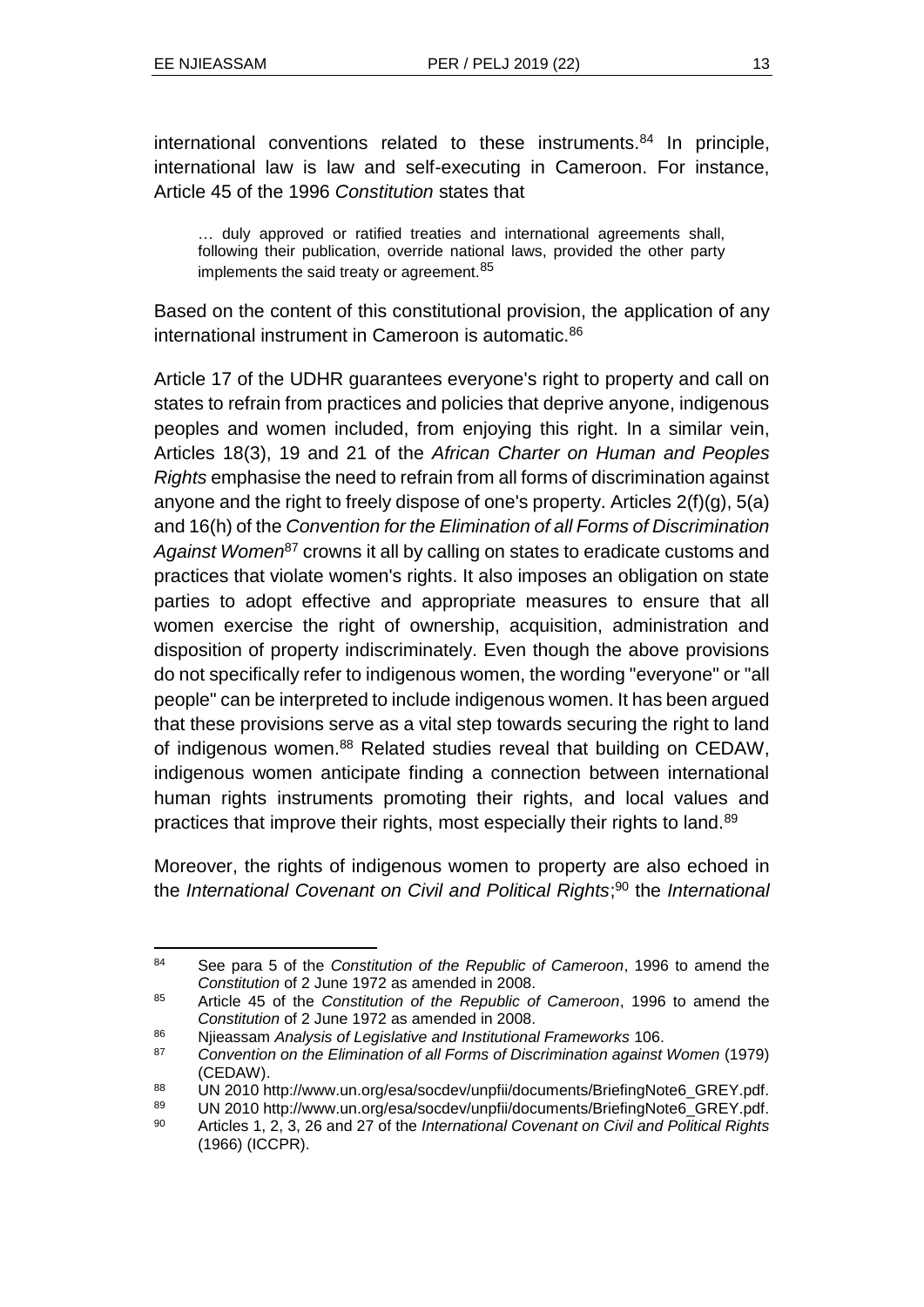*Covenant on Economic, Social and Cultural Rights*; <sup>91</sup> and the UNDRIP. These international instruments specifically deal with the protection of the rights of indigenous peoples.<sup>92</sup> All of the above international instruments have provisions that enhance indigenous women's property rights, bearing in mind gender issues and the principle of non-discrimination. Article 2 of the UNDRIP stipulates that:

[i]indigenous peoples and individuals are free and equal to other peoples and individuals and have the right to be free from any kind of discrimination, in the exercise of their rights, in particular that based on their indigenous origin and identity.

Although the UNDRIP has a non-binding status, all three international instruments impose an obligation on state parties to enact legislative and other measures that would help promote indigenous women's rights to land ownership and control.

Additionally, as mentioned earlier, the 1974 *Land Ordinance* is gender neutral. The laws encourage private property rights but recommend that these lands be titled and registered. $93$  The provision that insists on land registration as proof of land ownership poses significant challenges to indigenous peoples and women, who do not have any legal documentation to show proof of their entitlement to land. In essence, the customary practices in these settings are what Mafa *et al* call "gender blind",<sup>94</sup> although Ndi and Batterbury argue that they are a trick to exert persistent male dominance over women.<sup>95</sup> Allanana feels that they are a strategic way of exerting political and economic power over women to ensure that they remain subordinate in relation to property rights.<sup>96</sup>

From this analysis, it is clear that despite constitutional promises of equality in property rights, indigenous women's interests, in particular, are not considered, despite their significant contribution to the social well-being of their families and communities. It is acknowledged that indigenous women's rights to land ownership are violated and insecure under the overlapping provision of section 16 of the 1974 *Land Ordinance* and customary law.<sup>97</sup> It is observed that existing land tenure systems, whether customary systems

<sup>91</sup> Articles 1 and 5 of the *International Covenant on Economic Social and Cultural Rights* (1966) (ICESCR).

<sup>92</sup> See Arts 1, 2, 17(3), 18, 22 and 25 of the UNDRIP.

<sup>93</sup> Pemunta 2017 *AJESD* 70.

<sup>94</sup> Mafa *et al* "Gender and Land Politics in Zimbabwe" 109-110.

<sup>95</sup> Ndi and Batterbury 2017 *Africa Spectrum* 37.

<sup>96</sup> Allanana 2013 *ESJ* 117.

<sup>97</sup> Polavarapu 2013 *Ga J Int'l & Comp L* 93-131.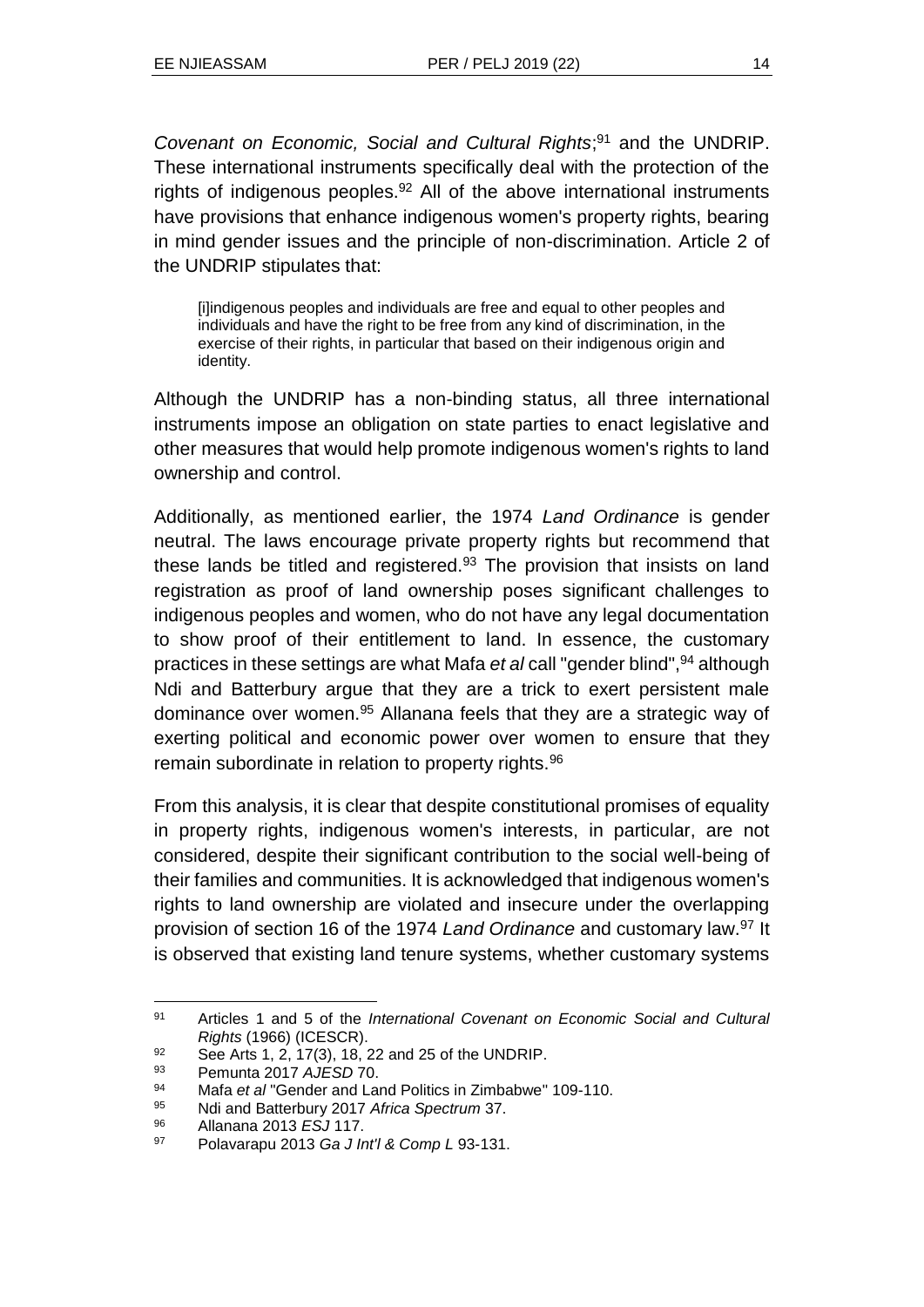of regulation (in law or administration) or statutory formal systems, are rooted in unequal and discriminatory power structures and procedures.<sup>98</sup> This pattern usually has great repercussions for local food security, given the high level of (indigenous women's) dependence on land for production in their communities.<sup>99</sup> To indigenous women land is a symbol of spiritual, social and cultural identity, economic welfare, well-being and values. If their rights to land were given priority, this would guarantee their active role in government and in decision-making processes.<sup>100</sup>

# **5 Gender inequality and its effects on indigenous women's right to land in Cameroon**

The question of gender inequality is of serious concern in most African societies, including Cameroon, especially as women's activities are severally narrowed in an informal and non-wage economy.<sup>101</sup> Given that their activities are basically aimed at survival, the women involved in this domain do not have access to land.<sup>102</sup> The basis for this argument is rooted in the way society has constructed different roles for women and girls, and men and boys. The inbuilt societal structures of domination seek to ensure that women remain permanently subordinated to men, as wives, daughters, sisters or widows.<sup>103</sup> This renders women helpless, with little or no option to make decisions regarding their socio-economic development.

Social norms relating to gender represent society's most profound grasp of what it entails to be a "real" woman and a "real" man.<sup>104</sup> The practices that arise from these assumptions are exacerbated in indigenous communities. The situation for indigenous women is particularly dire, as they experience especial discrimination due to their age-old history of marginalisation/suppression, including traditional discriminatory practices.<sup>105</sup> Studies indicate that the triple discrimination faced by indigenous women stems from their ethnicity, gender and class.<sup>106</sup> Building on the above, the principle of the indivisibility of rights negates their potential to fully exercise their human rights, especially those related to land

<sup>98</sup> Sone 2012 *J Soc Dev Afr* 87.

<sup>99</sup> Vermeulen and Cotula 2010 *J Peasant Stud* 905.

<sup>100</sup> Verma 2014 *Feminist Economics* 52-60

<sup>101</sup> Verma 2014 *Feminist Economics* 52-60.

<sup>102</sup> Anunobi 2002 *ASSR* 12.

<sup>103</sup> Fonjong, Sama-Lang and Fombe 2012 *Ethics and Social Welfare* 261.

<sup>104</sup> Petesch 2012 *Ethics and Social Welfare* 234.

<sup>105</sup> Badger 2011 *Am U Int'l L Rev* 489.

<sup>106</sup> Sieder and Sierra *Indigenous Women's Access to Justice* 36.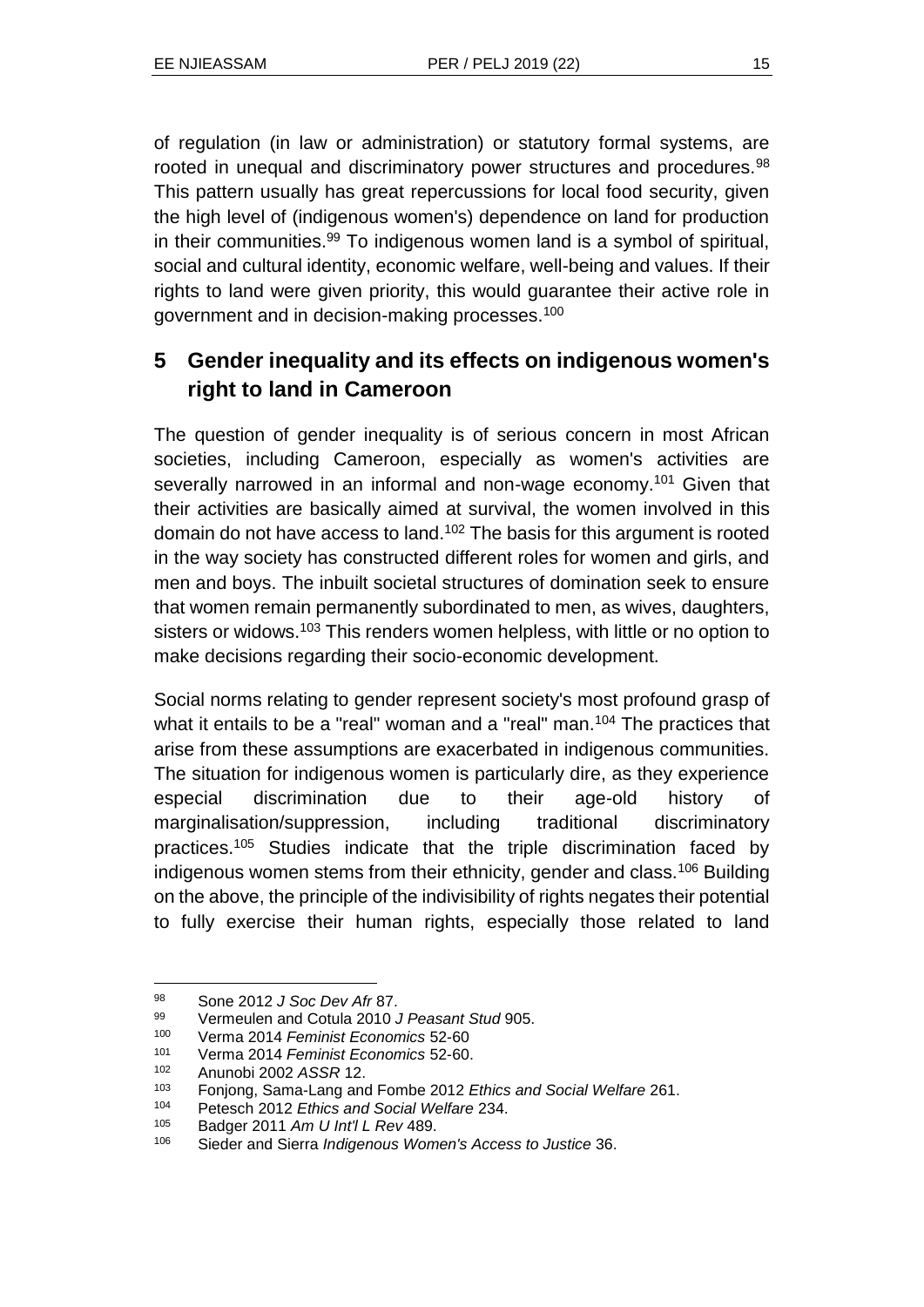ownership, when the collective rights of their people are violated.<sup>107</sup> In effect, indigenous women's ability to exercise their fundamental socioeconomic, cultural and political rights including their right to access and control land as articulated in international instruments is intricately linked to the right to self-determination in their territories.<sup>108</sup> To this end, their inability to participate in public life and decision-making processes constrains them from accessing their land rights in Cameroon. This renders the possibility of achieving gender equality in Cameroon a pipedream.

The literature on women and land in sub-Saharan Africa dismisses prospects of women owning and controlling land through lineage or inheritance.<sup>109</sup> It is estimated that over 90% of the population and particularly 80-85% of the women depend on land for their livelihood, as it is the only resource that provides direct benefits for peasants in urban and rural areas.<sup>110</sup> Land is thus a vital asset in enhancing the country's gross domestic product and improving living conditions for local and indigenous communities.<sup>111</sup> The significance of land to human existence implies that the refusal to grant indigenous women land rights undermines efforts to promote gender equality in a predominantly patriarchal society, as is Cameroon. This exclusion prevents them from enjoying their socioeconomic and political rights essential to attaining full membership of society and partaking in decisions regarding property rights as well as executing other duties in the community.<sup>112</sup> It is submitted that the negation of indigenous women's right to land is an act of violence perpetrated against them, limits their ability to participate in the political sphere, and is an obstacle to making their voices heard at the domestic, local and national levels. Ndahinda expresses the opinion that the above practice impedes any progress towards the protection of indigenous peoples' rights in general.<sup>113</sup>

Foreign investors who acquire land for the extraction of natural resources, which the government terms economic development, exacerbate the situation regarding land rights in Cameroon.<sup>114</sup> Moreda thinks that the

41243/Fulltext?sequence=1.

<sup>107</sup> UN 2010 http://www.un.org/esa/socdev/unpfii/documents/BriefingNote6\_GREY.pdf.

<sup>108</sup> UN 2010 http://www.un.org/esa/socdev/unpfii/documents/BriefingNote6\_GREY.pdf.

<sup>109</sup> Fombe *et al* 2013 *Ethics and Economics* 75.

<sup>110</sup> Fombe *et al* 2013 *Ethics and Economics* 74; Abbia *et al* 2016 *IJRAFS* 4-6.

<sup>111</sup> Kameri-Mbote date unknown http://erepository.uonbi.ac.ke/bitstream/handle/11295/ 41243/Fulltext?sequence=1.

<sup>112</sup> Kameri-Mbote date unknown http://erepository.uonbi.ac.ke/bitstream/handle/ 11295/

<sup>113</sup> See generally Ndahinda *Indigenousness in Africa.*

<sup>114</sup> Fombe *et al* 2013 *Ethics and Economics* 74-75.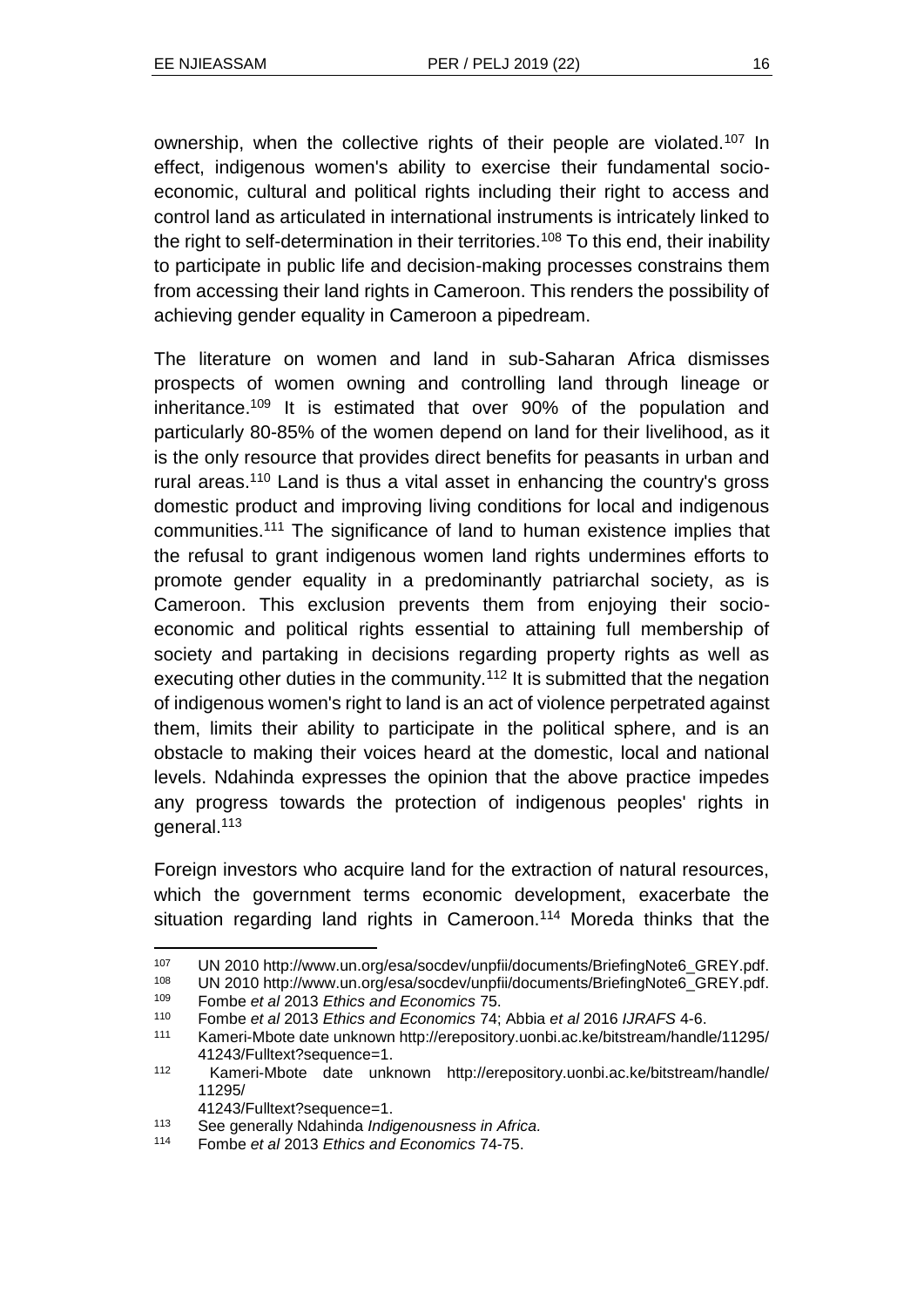growing interest in land resources has instigated competition amongst different sectors over the same resource, depriving indigenous women of the abiity to access their traditional source of survival.<sup>115</sup> Whitehead and Tsikata share the same view, stating that this has resulted in a historical shift from Cameroon's being a land of abundance to an acute scarcity of land, an alteration that has created stark gender inequality among the indigenous comunities in Cameroon.<sup>116</sup> Thus, the creation in 2014 of the Ngoyla-Mintom nature reserve in a forest used by Baka women for food production resulted in their eviction and prevention from entering and accessing the area they used for food cultivation,<sup>117</sup> this preventing them from continuing with their traditional and income-generating activities. This has contributed to food insecurity, further rural poverty, hunger and unemployment. Their inability to access the resource from which they would reap direct revenues to sustain their households has alienated them from their identity and society. According to Barume, failure by the post-colonial government to consider indigenous peoples' occupation of the land poses an obstacle for indigenous women's right to land in Cameroon.<sup>118</sup>

# **6 The challenges to indigenous women's ability to own and control land**

Land is the basis of indigenous cultures, economies, spiritual practices and political systems, as well as a primary source of food production for indigenous women. It is also a traditional stronghold within which all family and developmental issues regarding the community originate.<sup>119</sup> Therefore, land is a vital assert for indigenous women's cultural development and wellbeing. Unfortunately, there has been insecurity of land tenure for indigenous women in Cameroon, as access to, control over and ownership of this resource remain a male privilege. These embedded societal structures have negatively affected indigenous women's ability to contribute to the development of their community. The following section of this article examines the challenges encountered by indigenous women in accessing and controlling land.

l <sup>115</sup> Moreda 2017 *Third World Q* 698, 699.

<sup>116</sup> Whitehead and Tsikata 2003 *J Agrar Change* 67, 68.

<sup>117</sup> UN 2018 https://www.culturalsurvival.org/sites/default/files/UPR-report-Cameroon-2017.pdf 5.

<sup>118</sup> Barume *Land Rights of Indigenous Peoples* 38.

<sup>119</sup> Ngwa "Introduction to Land and Rural Women in Cameroon" 3-8.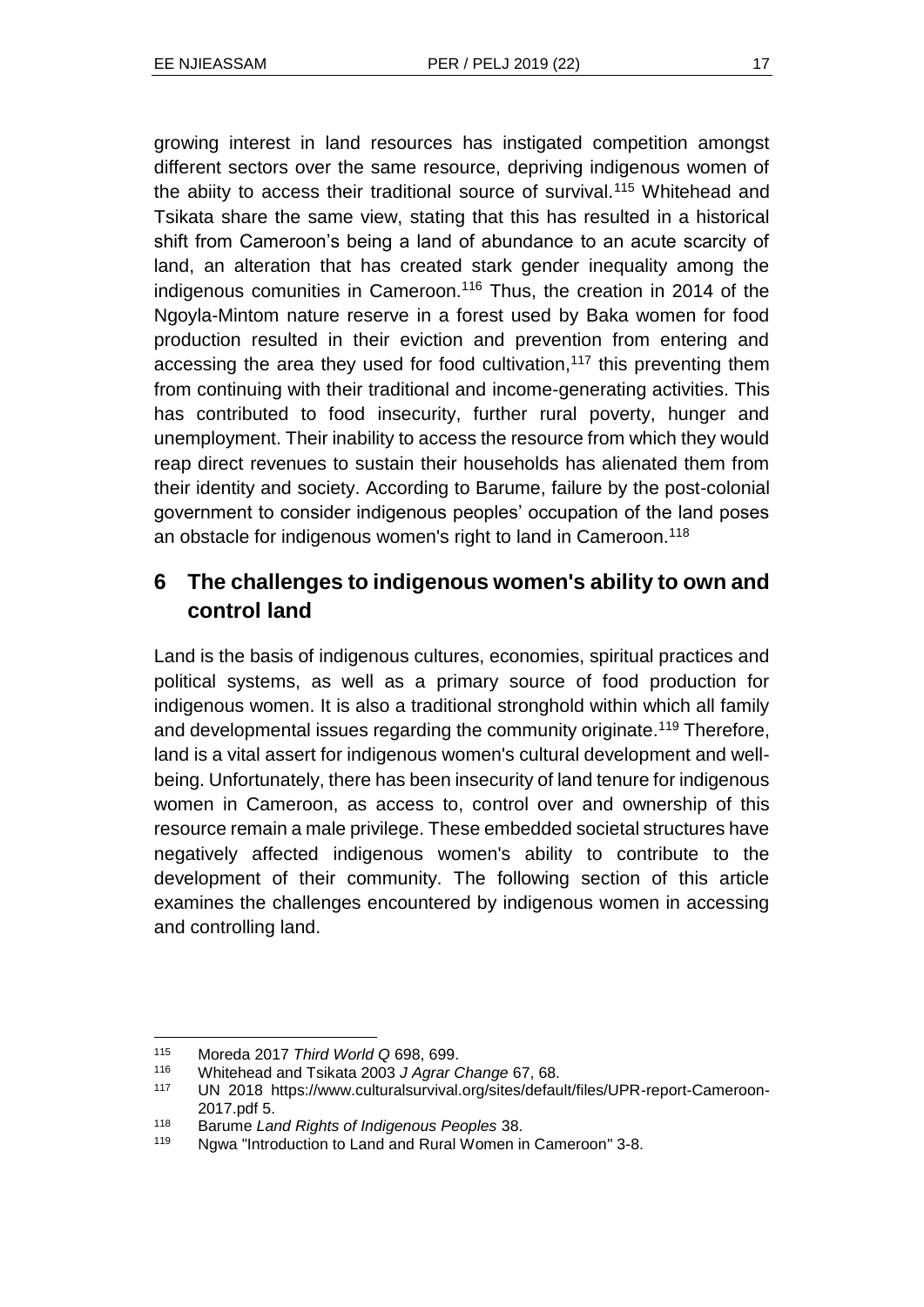#### *6.1 Lack of proper recognition*

The greatest challenge indigenous peoples' face worldwide is the lack of teir adequate recognition by national governments. This is compounded by the lack of a universally accepted definition and a refusal by African states to acknowledge the existence of this group of people on their continent.<sup>120</sup> Most African governments maintain that the term is linked with a "premodern lifestyle".<sup>121</sup> Based on this argument, it is obvious that the government of Cameroon has not taken a keen interest in providing constitutional recognition to its indigenous population, even though mention is made of it in the Preamble to the *Constitution*. Pelican argues that the absence of clarity as to the nature of the right and which group represents indigenous peoples in Cameroon is a major hindrance to granting them the special recognition and protection they deserve.<sup>122</sup> No specific legislation in the country addresses indigenous peoples' issues. The lack of proper recognition has seriously limited indigenous women's ability to own and control land, even though their entire existence depends on it. Recent studies have identified two major challenges to indigenous peoples' constitutional recognition in their various states. Firstly, there is the fact that their societies have been completely "forgotten", and secondly is the fact that their core issues are kept in a "vacuum".<sup>123</sup>

It can be argued that involving indigenous women in politics would enable them to challenge decisions that are detrimental to their well-being, including their right to own and control land. Considering that land is a socioeconomic resource, granting indigenous women access to and control over land would empower them and enhance their level of economic productivity. As Rwegasira posits, land is a human right that encompasses all facets of life at all levels of human society.<sup>124</sup> The significance of land to human survival and livelihoods is that those who own and control land indirectly control the lives of others.<sup>125</sup> Indigenous women, in particular, are constantly in a state of dependence on men. It is essential that land reforms be redirected to address indigenous women's needs, such as to elevate their status, improve their skills and empower them to live independently. As Njoh

<sup>120</sup> Pelican and Maruyama 2015 *Afr Stud Monogr* 49.

<sup>121</sup> Viljoen "Reflections on the Legal Protection of Indigenous People's Rights in Africa" 75, 82.

<sup>122</sup> Pelican 2013 *Anthropol Today* 13-14.

<sup>123</sup> African Development Bank Group 2016 https://www.afdb.org/fileadmin/uploads/afdb/Documents/Publications/Development \_and\_Indigenous\_Peoples\_in\_Africa\_\_En\_\_-\_\_v3\_.pdf.

<sup>124</sup> Rwegasira *Land as a Human Right* xviii.

<sup>125</sup> Rwegasira *Land as Human Right* xviii.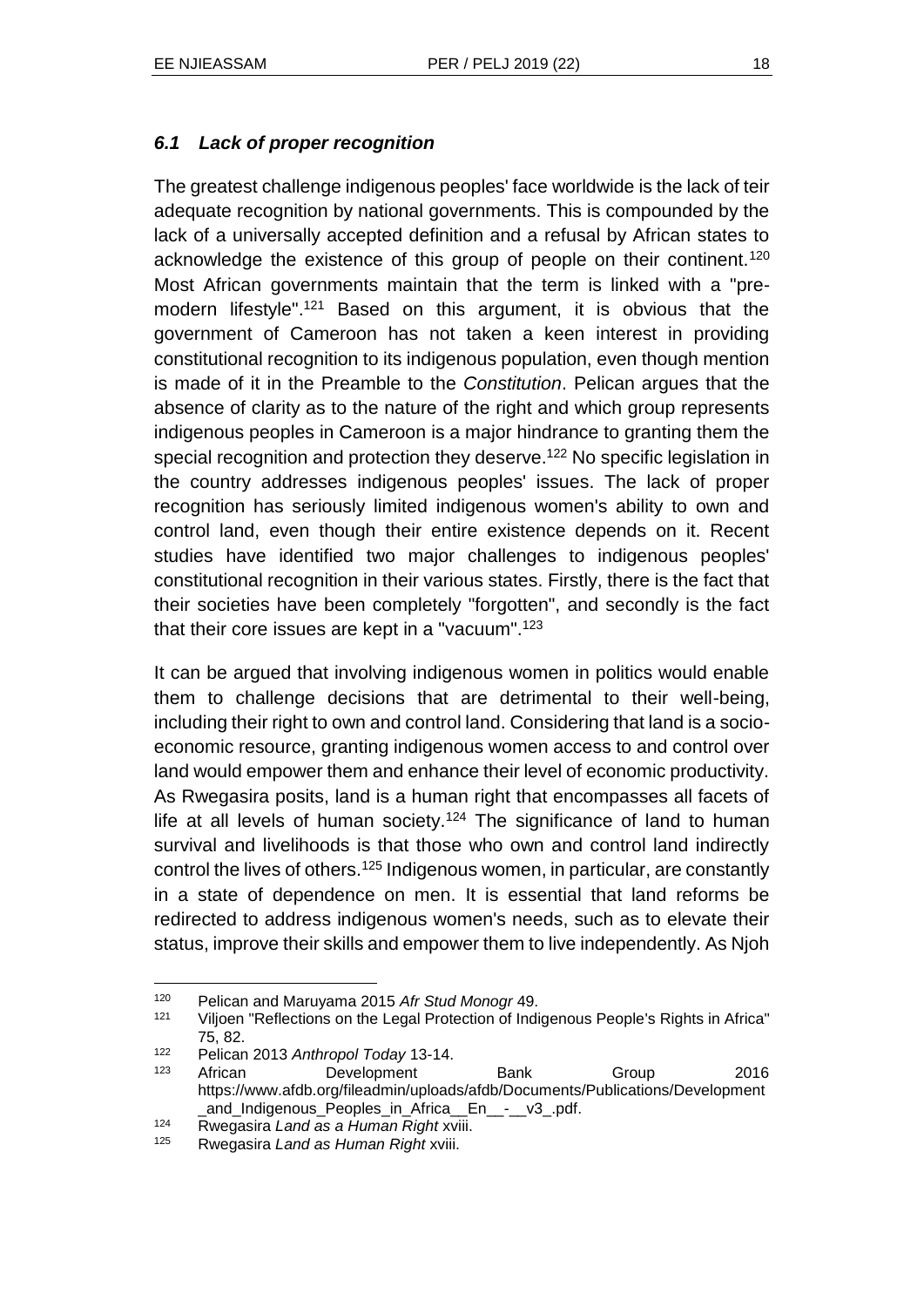and Ananga have stated, enhancing women's economic proficiency might eliminate gender-based discrimination and improve their development outcomes.<sup>126</sup> In effect, indigenous women would be actively represented in government and take part in decision-making processes, especially those that might have a negative impact on their livelihoods. Their inability to own land renders them under-developed and relegates them to a destitute position. As some scholars rightly suggest that women's access to and right to land will greatly improve their economic power, as they could use land as security to secure loans that would help them to improve their lifestyle, and develop them and their communities.<sup>127</sup>

#### *6.2 Poverty*

It is a shared premise that indigenous peoples globally suffer from pervasive forms of injustices and have remained the subjects of pervasive discrimination, inequality and genocide.<sup>128</sup> Studies reveal that these discriminatory practices account for the fact that indigenous peoples live below the poverty line and are described as the poorest of the poor in the societies where they reside.<sup>129</sup> In Cameroon, the Pygmies and Mbororo pastoralist communities are amongst the poorest of the poor, especially as their right to land and natural resources is often violated.<sup>130</sup>

If indigenous peoples in general are struggling to gain access to and control over traditionally owned lands, one can only imagine the situation of indigenous women. Graham and Wiessner see this as the reason why indigenous peoples and most especially women frequently experience a wide range of serious human rights violations such as inequality, political marginalisation, social exclusion and poverty.<sup>131</sup> The unpalatable consequences of these practice is the impoverishment suffered by indigenous women, particularly with the existence of the double system of statutory law and indigenous customary law, which permits men to constantly manipulate the system to their advantage.<sup>132</sup> The general presumption is that indigenous women lack the capacity to manage their

l <sup>126</sup> Njoh and Ananga 2016 *Soc Indic Res* 91.

<sup>127</sup> Sone 2012 *J Soc Dev Afr*; Fonjong, Sama-Lang and Fombe 2012 *Ethics and Social Welfare* 261.

<sup>128</sup> Money 2006/2007 *Am Indian L Rev* 553.

<sup>129</sup> Swing, Davidov and Schwartz 2012 *J Dev Soc* 257.

<sup>130</sup> *UN Human Rights Council Report of the Independent Expert on minority issues, Addendum: Mission to Cameroon (2-11 September 2013)* UN Doc A/HRC/25/56/Add.1 (2014).

<sup>131</sup> Graham and Wiessner 2011 *SAQ* 403.

<sup>132</sup> Kameri-Mbote "I Want It and I Want It Now" 5-6.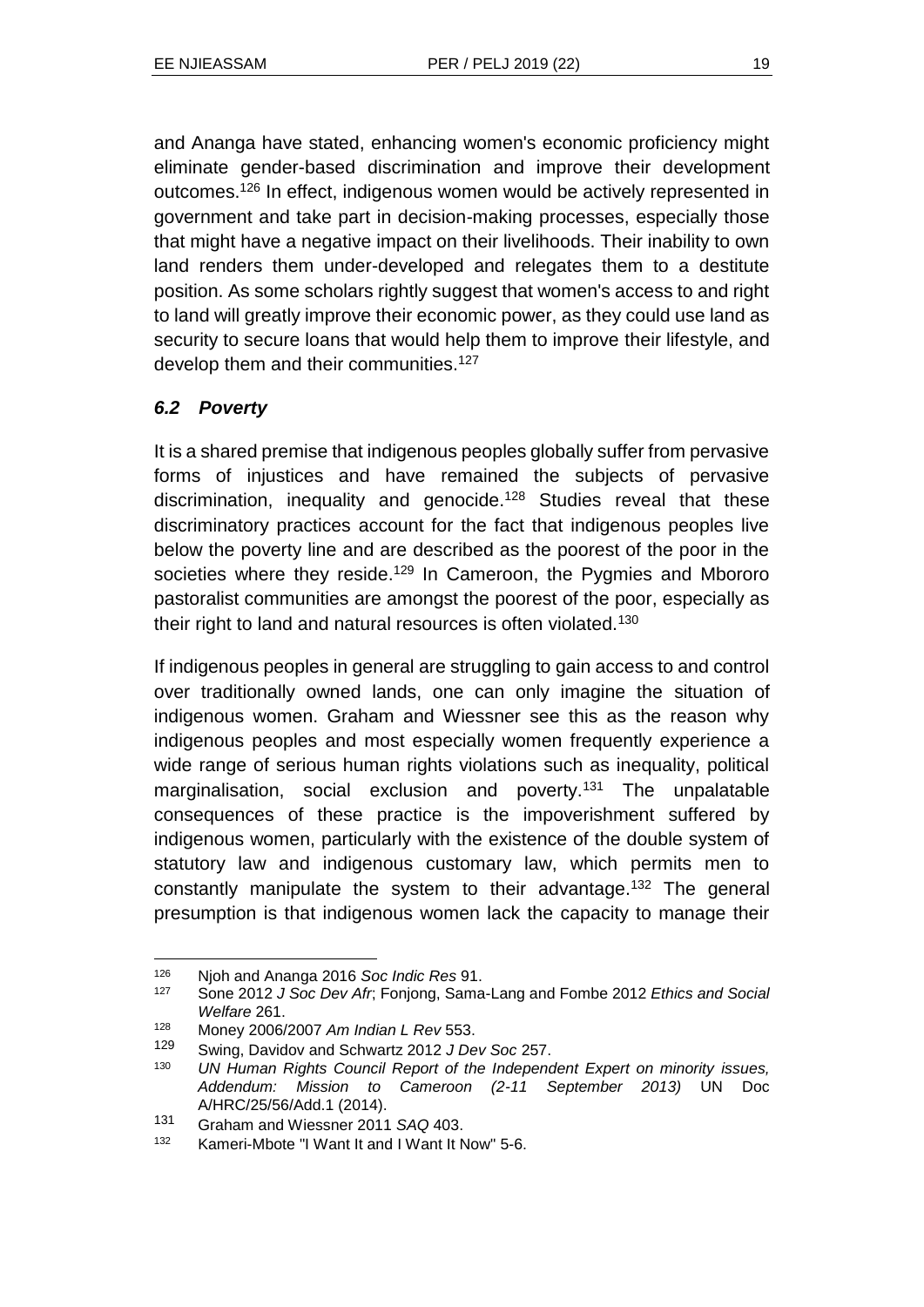own affairs even if they are granted access to and control over land. Their husbands, brothers or male family representatives will eventually manage the land. This perception has placed indigenous women in a peripheral position of acute poverty, as they have to depend solely on men for everything.

Additionally, the increasing need for resources to meet economic growth has increased the pressure on indigenous peoples' lands to the extent that indigenous women are running out of options for food security in the community.<sup>133</sup> The persistent acquisition of vast amounts of land by foreign firms renders indigenous women helpless, causing a sharp decline in their living standards and trapping them in poverty with no access to the only means of their subsistence like food, fuel-wood and water.<sup>134</sup> Ossome contends that a lack of critical information about their civic and political rights renders them even more vulnerable to manipulation and dispossession, especially as land deals are often justified on the basis of peoples' immediate needs.<sup>135</sup> Land that is used for food production is usually viewed in the patriarchal Cameroonian society as not being properly developed. Thus, there is always a tendency to lose these lands to developmental projects initiated by government and other extractive companies. It is observed that the loss of ancestral lands is key to the systemic marginalisation and poor conditions indigenous women encounter every day. $136$ 

#### *6.3 Marginalisation*

Marginalisation is a common phrase used to describe the position of indigenous peoples. They are always victims of several human rights violations including social, economic, cultural and political marginalisation. Indigenous women in Cameroon who experience double discrimination in all spheres of life feel this marginalisation more. Their vulnerable status exposes them to gross human rights violations such as rape, prostitution, lack of inheritance rights, which is attributed to their high level of illiteracy, ignorance of their civic and political rights, and extreme poverty. This status, coupled with the way society perceives them, hinders them from owing and controlling land. For instance, Mbororo women are strictly viewed as objects, only good enough to be child bearers, housekeepers and providers of food for the family. They are not entitled to own land or to be consulted

l <sup>133</sup> Fonjong 2016 *Africa Development* 50-54.

<sup>134</sup> Fonjong 2016 *Africa Development* 50.

<sup>135</sup> Ossome 2014 *Feminist Economics* 164.

<sup>136</sup> Wachira "Indigenous Peoples' Rights to Land and Natural Resources" 299.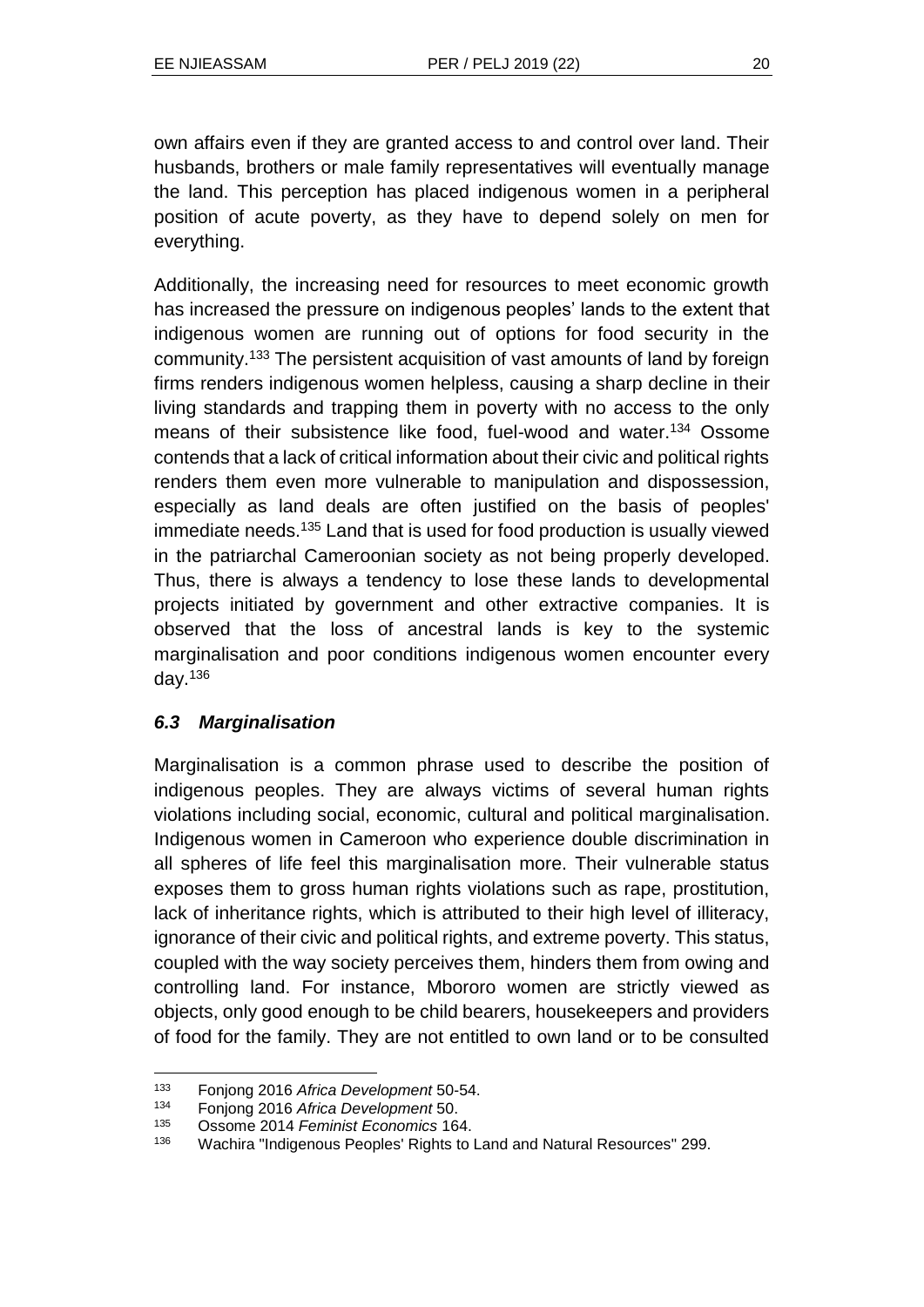on issues relating to land.<sup>137</sup> The society is strictly male-dominated in such a way that women do not have a say in any decisions concerning them and the family. Their defined gender roles, early and forced marriages and frequent childbirths, where boys are favoured over girls, result in their lower participation rates in school and higher drop-out rates than boys.<sup>138</sup>

# **7 Conclusion**

In Cameroon indigenous women are often more marginalised than nonindigenous women. Although there are no reliable statistical data to back up this argument, it is observed that indigenous women record high incidences of rape, maternal and mortality rates, gender-based violence, preventable and communicable diseases, and illiteracy, and have limited rights to inheritance and property.<sup>139</sup> Anunobi believes that despite women's significant role in development and food production, their status in most African societies does not reflect the sacrifices they make.<sup>140</sup> For indigenous women, whose livelihoods and survival are tied to land, and who make invaluable contributions to their society in terms of food security and alleviating poverty, little effort has been made to address the situation. Customary norms perpetrating gender inequality have aggravated the situation of indigenous women in Cameroon. It is therefore essential for government policies to be responsive to the needs of indigenous women and to ensure their active engagement in decision-making processes, especially those relating to land rights. There is also a need to revisit land legislation in Cameroon to ensure that the provisions do not prevent women from accessing and controlling land. Most importantly, an inclusive system of government where indigenous women are active participants is highly recommended in Cameroon.

<sup>&</sup>lt;sup>137</sup> Unstructured interview with a few Mbororo students attending the University of Yaoundé II during a field trip on the 10 of February 2016 in Yaoundé, Cameroon.

<sup>&</sup>lt;sup>138</sup> See data collected in 2011 by the Cameroon Indigenous Women's Forum. The rate of illiteracy among Mbororo Fulani pastoralist women is around 98%; Bouba 2012 http://www.ohchr.org/Documents/Issues/IPeoples/IFP/Aeisatu\_Bouba\_December\_ 2012.pdf.

<sup>139</sup> UN 2010 http://www.un.org/esa/socdev/unpfii/documents/BriefingNote6\_GREY.pdf.

<sup>140</sup> Anunobi 2002 *ASSR* 1.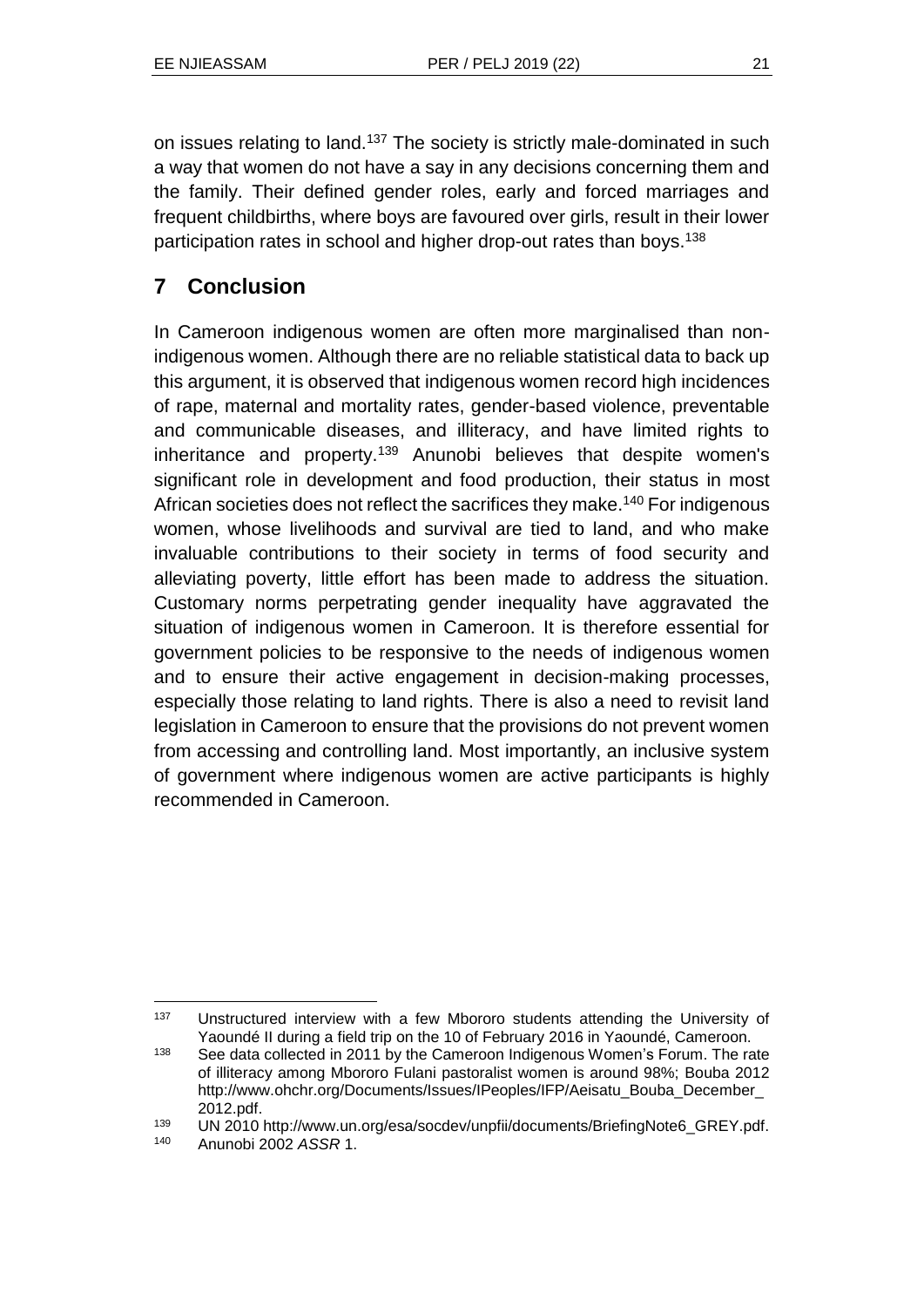## **Bibliography**

#### **Literature**

#### Abate and Kronk 2013 *Tul Envtl LJ*

Abate SR and Kronk EA "Commonality among Unique Indigenous Communities: An Introduction to Climate Change and its Impact on Indigenous Peoples" 2013 *Tul Envtl LJ* 179-195

#### Abbia *et al* 2016 *IJRAFS*

Abbia WA *et al* "Agriculture in Cameroon: Proposed Strategies to Sustain Productivity" 2016 *IJRAFS* 1-12

Allanana 2013 *ESJ* Allanana MG "Patriarchy and Gender Inequality in Nigeria: The Way Forward" 2013 *ESJ* 115-144

#### Amungwa 2011 *J Hum Ecol*

Amungwa FA "The Evolution of Conflicts Related to Natural Resource Management in Cameroon" 2011 *J Hum Ecol* 53-60

#### Anaya 2005 *Ariz J Int'l & Comp L*

Anaya J "Indigenous Peoples' Participatory Rights in relation to Decisions about Natural Resources Extraction: The More Fundamental Issue of what Rights Indigenous Peoples have in Lands and Resources" 2005 *Ariz J Int'l & Comp L* 7-17

#### Anunobi 2002 *ASSR*

Anunobi FO "Women and Development in Africa: From Marginalization to Gender Inequality" 2002 *ASSR* 1-24

#### Asiimwe and Crankshaw 2011 *JLCR*

Asiimwe FA and Crankshaw O "The Impact of Customary Laws on Inheritance: A Case Study of Widows in Urban Uganda" 2011 *JLCR* 7-13

#### Badger 2011 *Am U Int'l L Rev*

Badger A "Collective v Individual Human Rights in Membership Governance for Indigenous Peoples" 2011 *Am U Int'l L Rev* 485-514

#### Bakang Mbock *Speech*

Bakang Mbock C *Speech by the Ministry of Social Affairs at the Ceremony Marking the Celebration of the Second Edition of the International Day of*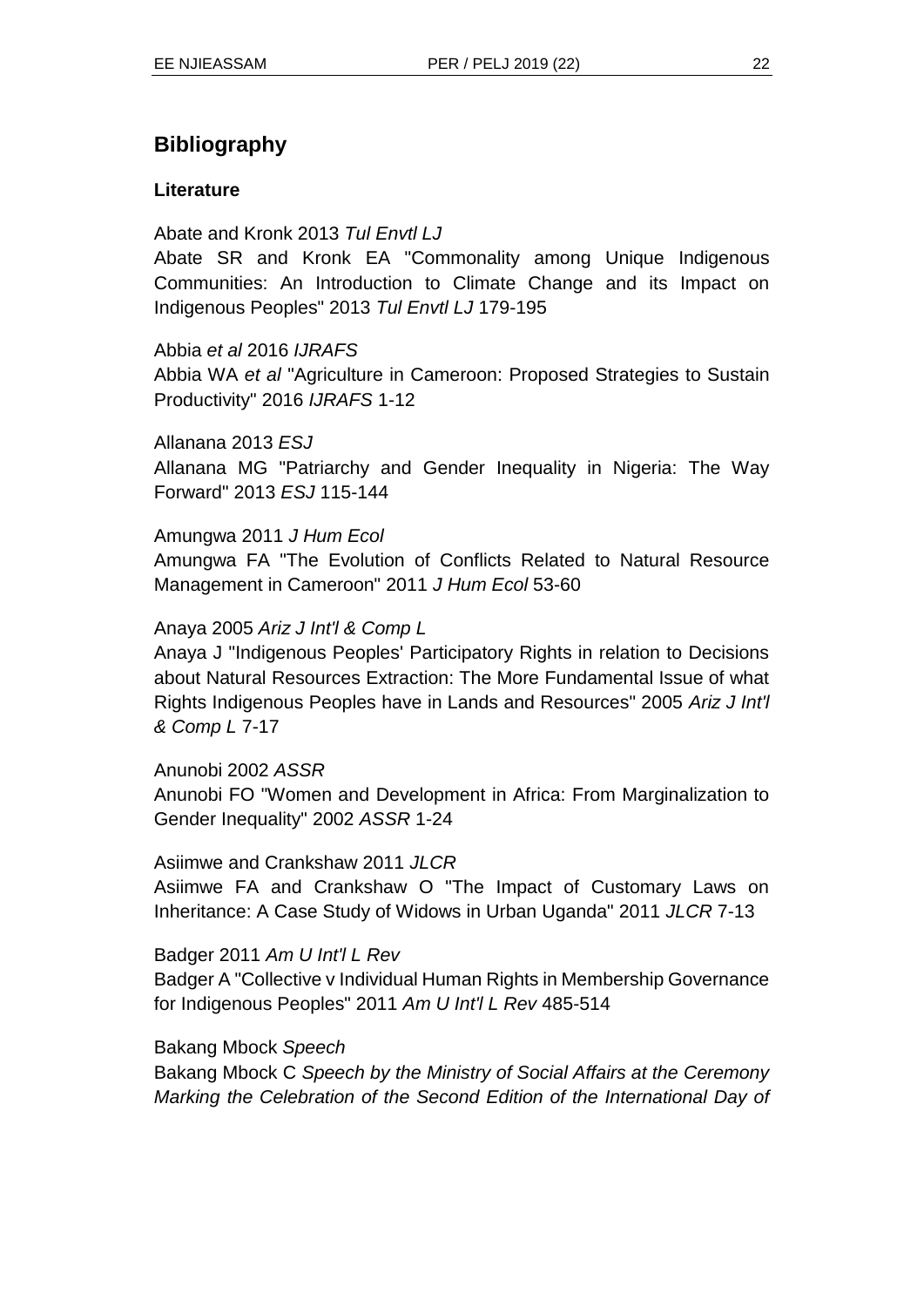*Indigenous Peoples, Referred to in Cameroon as Marginal Populations* (9 August 2009)

Barume *Land Rights of Indigenous Peoples* Barume AK *Land Rights of Indigenous Peoples in Africa: With Special*  Focus on Central, Eastern and Southern Africa 2<sup>nd</sup> ed (Eks-Skolens Trykkeri Copenhagen 2014)

Chanock *Law, Custom, and Social Order* Chanock M *Law, Custom, and Social Order: The Colonial Experience in Malawi and Zambia* (Heinemann Portsmouth 1998)

Coates *Global History of Indigenous Peoples* Coates K *A Global History of Indigenous Peoples: Struggle and Survival* (MTM Johannesburg 2015)

Fombad 2014 *JMAS*

Fombad CM "Gender Equality in African Customary Law: Has the Male Ultimogeniture Rule any Future in Botswana?" 2014 *JMAS* 475-494

Fombe *et al* 2013 *Ethics and Economics*

Fombe LF *et al* "Securing Tenure for Sustainable Livelihoods: A Case of Women Land Ownership in Anglophone Cameroon" 2013 *Ethics and Economics* 73-86

Fonjong 2016 *Africa Development*

Fonjong L "Women's Land Rights and Working Conditions in Large-scale Plantations in Sub-Saharan Africa" 2016 *Africa Development* 49-69

Fonjong, Sama-Lang and Fombe 2010 *PGDT*

Fonjong F, Sama-Lang IF and Fombe LF "Assessment of the Evolution of Land Tenure System in Cameroon and Its Effects on Women's Land Rights and Food Security" 2010 *PGDT* 154-169

Fonjong, Sama-Lang and Fombe 2012 *Ethics and Social Welfare* Fonjong F, Sama-Lang IF and Fombe LF "Implications of Customary Practices on Gender Discrimination in Land Ownership in Cameroon" 2012 *Ethics and Social Welfare* 260-274

Fonjong, Fombe and Sama-Lang 2013 *GeoJournal*

Fonjong L, Fombe LF and Sama-Lang I "The Paradox of Gender Discrimination in Land Ownership and Women's Contribution to Poverty Reduction in Anglophone Cameroon" 2013 *GeoJournal* 575-589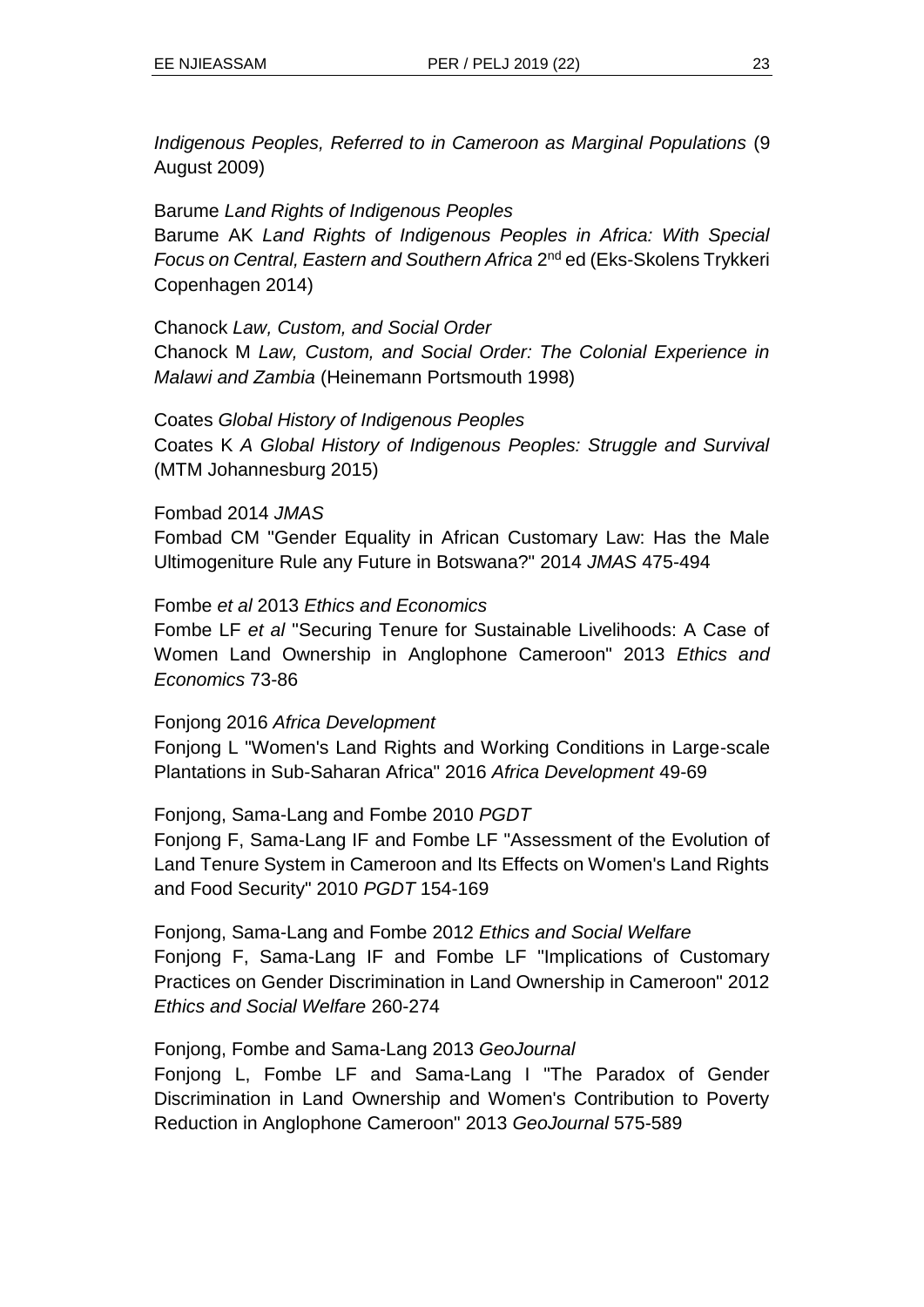#### Geschiere 1993 *Africa*

Geschiere P "Chiefs and Colonial Rule in Cameroon: Inventing Chieftaincy, French and British Style" 1993 *Africa: Journal of the International African Institute* 151-175

Gilbert 2017 *ICLQ*

Gilbert J "Litigating Indigenous Peoples' Rights in Africa: Potentials, Challenges and Limitations" 2017 *ICLQ* 657-686

Graham and Wiessner 2011 *SAQ*

Graham LM and Wiessner S "Indigenous Sovereignty, Culture, and International Human Rights Law" 2011 *SAQ* 403-427

Jarboe 2010 *BC Third World LJ* Jarboe MR "Collective Rights to Indigenous Land in *Carcieri v Salazar*" 2010 *BC Third World LJ* 395-415

Kameri-Mbote "I Want It and I Want It Now"

Kameri-Mbote "I Want It and I Want It Now: Women and Land in Africa" in Heinrich Böll Stiftung *Women and Land Rights: Questions of Access, Ownership and Control* (Heinrich Böll Stiftung Cape Town 2013) 6-9

#### Lang and Astadji 2018 *GJAHSS*

Lang MK and Astadji M "Insights into Francophone Cameroonians' Experiences in Active Participation in Protestant Churches and Mission in Bamenda, Cameroon" 2018 *GJAHSS* 1-13

Lanz 2000 *Environment and History*

Lanz TJ "The Origins, Development and Legacy of Scientific Forestry in Cameroon" 2000 *Environment and History* 99-120

Lekane and Asuelime 2016 *J Contemp Hist*

Lekane GM and Asuelime L "One Country, Three Colonial Legacies: The Politics of Colonialism, Capitalism and Development in the Pre- and Postcolonial Cameroon" 2016 *J Contemp Hist* 134-153

Mafa *et al* "Gender and Land Politics in Zimbabwe"

Mafa O *et al* "Gender and Land Politics in Zimbabwe" in Mafa O *et al* (ed) *Gender, Politics and Land Use in Zimbabwe 1980-2012* (Codesria Dakar 2015) 109-137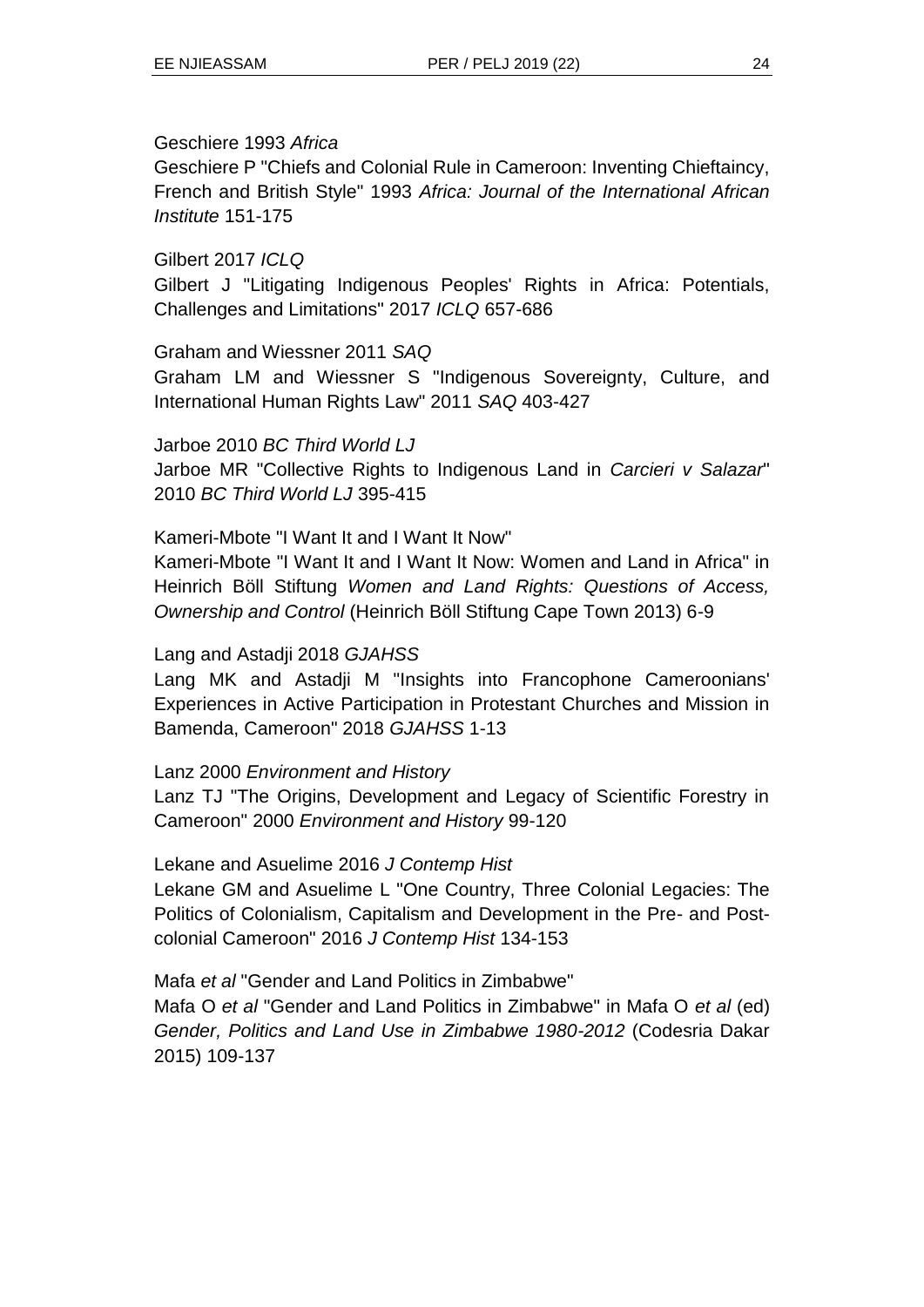#### Mawoung 2001 *African Study Monographs*

Mawoung GN "The Relationship between the Bakola and the Bantu Peoples of the Coastal Regions of Cameroon and their Perception of Commercial Forest Exploitation" 2001 *African Study Monographs* 209-235

Ministry of Justice Cameroon *Report on Human Rights* Ministry of Justice Cameroon *Report by the Ministry of Justice on Human Rights in Cameroon in 2009* (The Ministry Yaounde 2009)

#### Money 2006/2007 *Am Indian L Rev*

Money M "How the Organisation of American States Took the Lead: The Development of Indigenous Peoples' Rights in the Americas" 2006/2007 *Am Indian L Rev* 553-571

#### Moreda 2017 *Third World Q*

Moreda T "Large-scale Land Acquisitions, State Authority and Indigenous Local Communities: Insights from Ethiopia" 2017 *Third World Q* 698-716

Ndahinda *Indigenousness in Africa* Ndahinda FM *Indigenousness in Africa: A Contested Legal Framework for Empowerment of "Marginalized" Communities* (Asser The Hague 2011)

Ndi and Batterbury 2017 *Africa Spectrum* Ndi FA and Batterbury S "Land Grabbing and the Axis of Political Conflicts: Insights from Southwest Cameroon" 2017 *Africa Spectrum* 33-63

Ndulo 2011 *Ind J Global Legal Studies*

Ndulo M "African Customary Law, Customs, and Women's Rights" 2011 *Ind J Global Legal Studies* 87-120

Nfah-Abbenyi 2016 *Tydskrif vir Letterkunde* Nfah-Abbenyi JM "Cameroon's National Literatures: An Introduction" 2016 *Tydskrif vir Letterkunde* 5-12

Nguh *Implementing the Basic International Law Principles* Nguh A *Implementing the Basic International Law Principles Relating to Indigenous Peoples' Rights: A Case Study of Cameroon* (LLM-dissertation University of the Western Cape 2013)

Nguiffo, Kenfack and Mballa "Influence of Historical and Contemporary Land Laws"

Nguiffo S*,* Kenfack PE and Mballa N "The Influence of Historical and Contemporary Land Laws on Indigenous Peoples' Land Rights in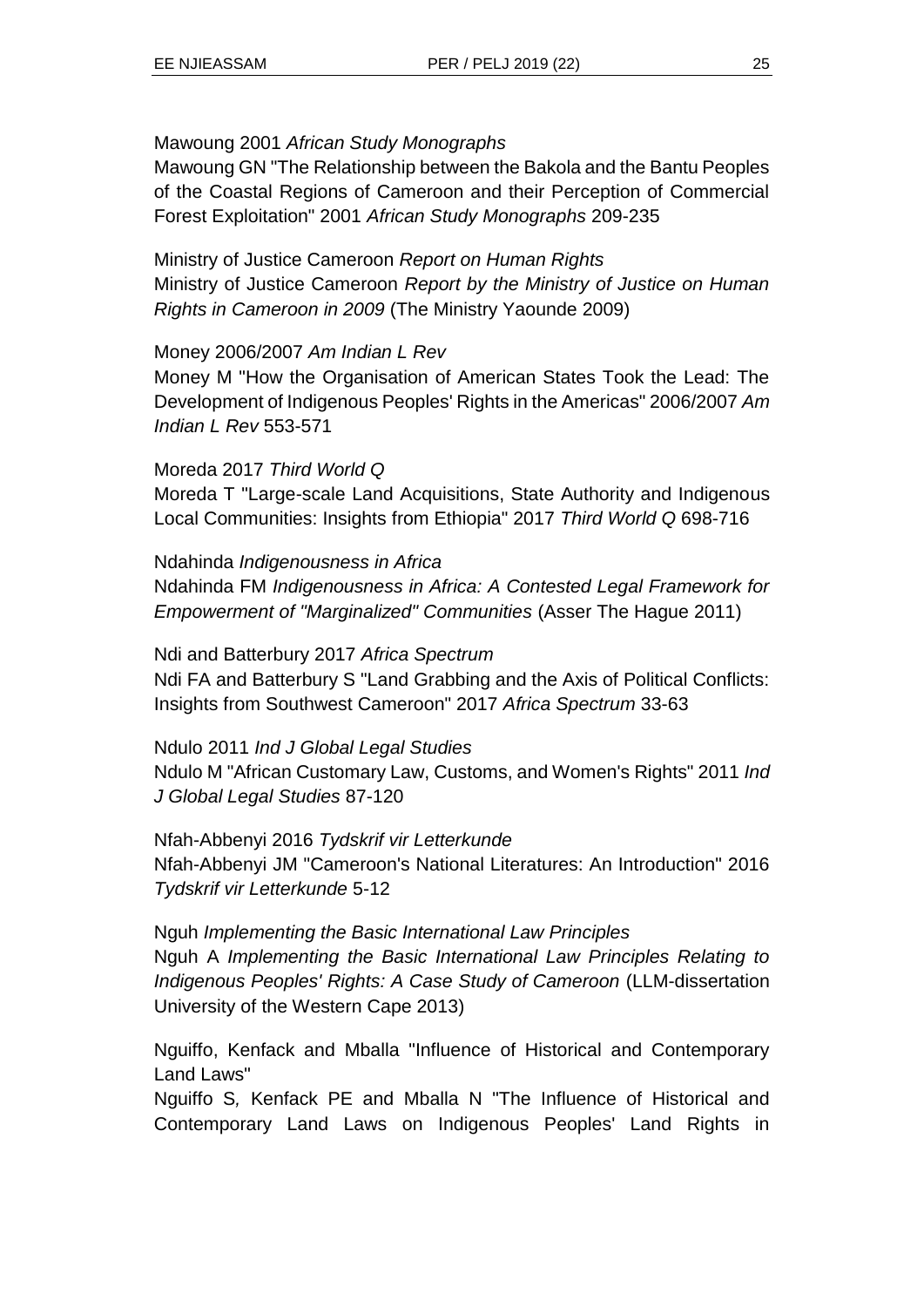Cameroon" in Couillard V (ed) *Land Rights and the Forest Peoples of Africa: Historical, Legal and Anthropological Perspectives* (Forest Peoples Programme Moreton-in-Marsh 2009) ch 2

Ngwa "Introduction to Land and Rural Women in Cameroon" Ngwa NE "Introduction to Land and Rural Women in Cameroon" in Fonjong LN (ed) *Issues on Women's Rights to Land in Cameroon* (Langaa Research and Publishing Bamenda 2012) 1-18

Njieassam *Analysis of Legislative and Institutional Frameworks* Njieassam EE *An Analysis of Legislative and Institutional Frameworks Governing the Rights of Indigenous Peoples in Cameroon* (PhD-thesis North-West University Mafikeng 2017)

Njoh 2013 *IJURR*

Njoh AJ "Equity, Fairness and Justice Implications of Land Tenure Formalization in Cameroon" 2013 *IJURR* 750-768

#### Njoh and Ananga 2016 *Soc Indic Res*

Njoh AJ and Ananga E "The Development Hypothesis of Women Empowerment in the Millennium Development Goals Tested in the Context Women's Access to Land in Africa" 2016 *Soc Indic Res* 91-104

#### Njoh *et al* 2017 *Women's Stud Int Forum*

Njoh AJ *et al* "Effects of Macro-economic Factors on Women's Formal Land Ownership Status in Cameroon" 2017 *Women's Stud Int Forum* 1-10

#### Ossome 2014 *Feminist Economics*

Ossome L "Can the Law Secure Women's Rights to Land in Africa? Revisiting Tensions between Culture and Land Commercialisation" 2014 *Feminist Economics* 155-177

#### Pelican 2009 *American Ethnologist*

Pelican M "Complexities of Indigeneity and Autochthony: An African Example" 2009 *American Ethnologist* 52-65

#### Pelican 2013 *Anthropol Today*

Pelican M "Insights from Cameroon: Five Years after the Declaration on the Rights of Indigenous Peoples" 2013 *Anthropol Today* 13-16

Pelican and Maruyama 2015 *Afr Stud Monogr*

Pelican M and Maruyama J "The Indigenous Rights Movement in Africa: Perspectives from Botswana and Cameroon" 2015 *Afr Stud Monogr* 49-74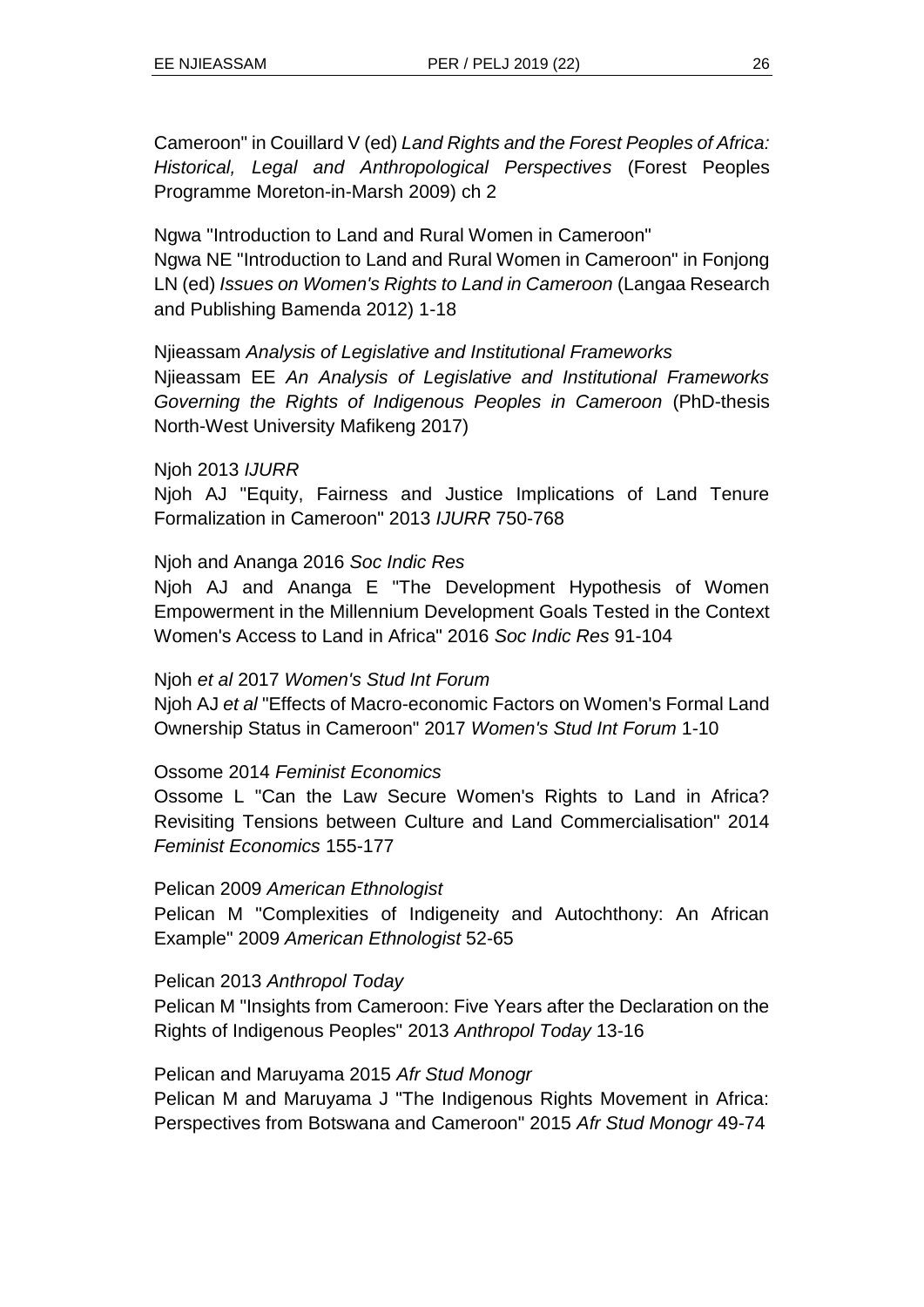#### Pemunta 2017 *AJESD*

Pemunta NV "When 'Property Cannot Own Property': Women's Lack of Property Rights in Cameroon" 2017 *AJESD* 67-85

#### Petesch 2012 *Ethics and Social Welfare*

Petesch P "Unlocking Pathways to Women's Empowerment and Gender Equality: The Good, the Bad, and the Sticky" 2012 *Ethics and Social Welfare* 234-246

#### Polavarapu 2013 *Ga J Int'l & Comp L*

Polavarapu A "Reconciling Indigenous and Women's Rights to Land in Sub-Saharan Africa" 2013 *Ga J Int'l & Comp L* 93-131

Rwegasira *Land as a Human Right*

Rwegasira A *Land as a Human Right: A History of Land Law and Practice in Tanzania* (Mkuki na Nyota Dar es Salaam 2012)

Same and Greenen *Discourses, Fragmentation and Coalitions* Same MT and Greenen S *Discourses, Fragmentation and Coalitions: The Case of Herakles Farms' Large-Scale Land Deal in Cameroon* (University of Antwerp Institute of Development Policy Antwerp 2015)

Sieder and Sierra *Indigenous Women's Access to Justice* Sieder R and Sierra MT *Indigenous Women's Access to Justice in Latin America* (Michelsen Institute Bergen 2010)

Sone *Concept of Equality and Access to Land in Cameroon* Sone PM *The Concept of Equality and Access to Land in Cameroon: The Case of Anglophone Regions of Cameroon* (PhD-thesis University of Buea 2011)

#### Sone 2012 *J Soc Dev Afr*

Sone PM "Access to Land in the Anglophone Regions of Cameroon: Challenges and Prospects" 2012 *J Soc Dev Afr* 85-112

Swing, Davidov and Schwartz 2012 *J Dev Soc*

Swing K, Davidov V and Schwartz B "Oil Development on Traditional Lands of Indigenous Peoples: Coinciding Perceptions on Two Continents" 2012 *J Dev Soc* 257-280

#### Verma 2014 *Feminist Economics*

Verma R "Land Grabs, Power, and Gender in East and Southern Africa: So, What's New?" 2014 *Feminist Economics* 52-75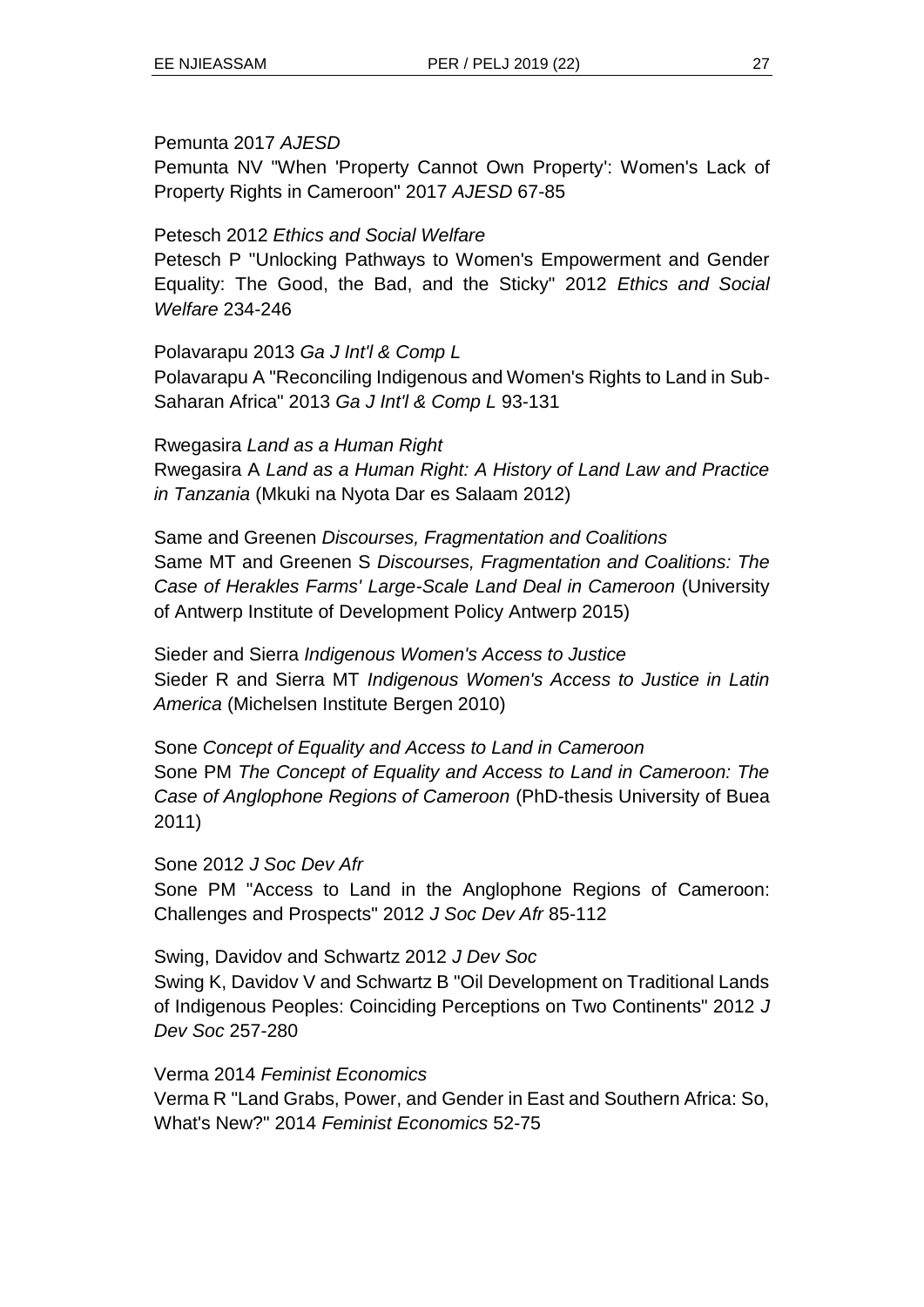#### Vermeulen and Cotula 2010 *J Peasant Stud*

Vermeulen S and Cotula L "Over the Heads of Local People: Consultation, Consent and Recompense in Large-scale Land Deals for Biofuels Projects in Africa" 2010 *J Peasant Stud* 899-916

Viljoen "Reflections on the Legal Protection of Indigenous People" Viljoen F "Reflections on the Legal Protection of Indigenous People's Rights in Africa" in Dersso S (ed) *Perspectives on the Rights of Minorities and Indigenous Peoples in Africa* (Pretoria University Law Press Pretoria 2010) 75-93

Wachira "Indigenous Peoples' Rights to Land and Natural Resources" Wachira GM "Indigenous Peoples' Rights to Land and Natural Resources" in Dersso S (ed) *Perspectives on the Rights of Minorities and Indigenous Peoples in Africa* (Pretoria University Law Press Pretoria 2010) 297-347

#### Whitehead and Tsikata 2003 *J Agrar Change*

Whitehead A and Tsikata D "Policy Discourse on Women's Land Rights in Sub-Sahara Africa: The Implications for the Re-turn to the Customary" 2003 *J Agrar Change* 67-112

#### **Case law**

*Amodu Tijani v The Secretary, Southern Province Nigeria* 1992 2 AC 399

### **Legislation**

*Constitution of the Republic of Cameroon*, 1996 as amended

*Crown Land Act*, 1896

*Land Law Ordinance* No 74-1 of 6 July 1974

*Land Tenure Law* Ordinance 1 of 1927

*Native Rights Ordinance* 1 of 1916

*Public Lands Ordinance* 5 of 1903

#### **International instruments**

*African Charter on Human and Peoples Rights* (1981)

*Charter of the United Nations* (1945)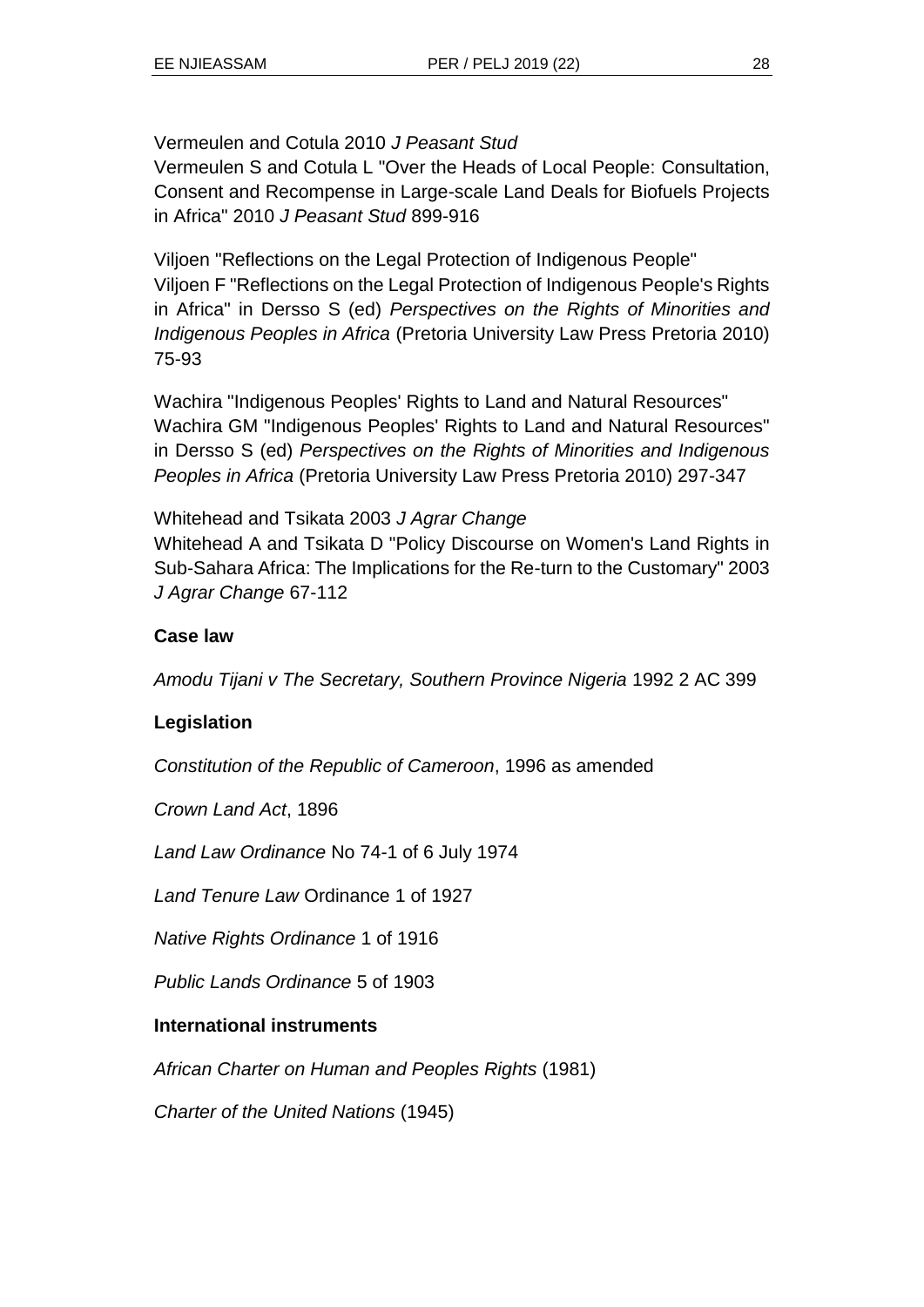*Convention on the Elimination of all Forms of Discrimination against Women* (1979)

*ILO Indigenous and Tribal Peoples Convention No 169* (1989)

*International Covenant on Civil and Political Rights* (1966)

*International Covenant on Economic Social and Cultural Rights* (1966)

*UN Human Rights Council Report of the Independent Expert on minority issues, Addendum: Mission to Cameroon (2-11 September 2013)* UN Doc A/HRC/25/56/Add.1 (2014)

*Universal Declaration on Human Rights* (1948)

*United Nations Declaration on the Rights of Indigenous Peoples* (2007)

#### **Internet sources**

ACHPR 2010 http://www.achpr.org/states/cameroon/reports/2nd-2003- 2005/

African Commission on Human and Peoples' Rights 2010 *Cameroon: 2nd Periodic Report, 2003-2005* http://www.achpr.org/states/cameroon/reports/ 2nd-2003-2005/ accessed 21 February 2019

African Development Bank Group 2016 https://www.afdb.org/ fileadmin/uploads/afdb/Documents/Publications/Development\_and\_Indige nous\_Peoples\_in\_Africa\_\_En\_\_-\_\_v3\_.pdf

African Development Bank Group 2016 *Development and Indigenous Peoples in Africa* https://www.afdb.org/fileadmin/uploads/afdb/ Documents/Publications/Development\_and\_Indigenous\_Peoples\_in\_Afric a\_\_En\_\_-\_\_v3\_.pdf accessed 27 February 2018

Anadolu Agency 2017 https://www.dailysabah.com/feature/2017/08/03/ inside-cameroons-pygmy-community-traditions-lifestyle-and-religion Anadolu Agency 2017 *Inside Cameroon's Pygmy Community: Traditions, Lifestyle and Religion* https://www.dailysabah.com/feature/2017/08/03/ inside-cameroons-pygmy-community-traditions-lifestyle-and-religion accessed 21 February 2019

Anon 2017 http://pubs.iied.org/pdfs/17448IIED.pdf

Anon 2017 *Indigenous Peoples' Land Rights in Cameroon: Progress till Date and Possible Futures* http://pubs.iied.org/pdfs/17448IIED.pdf accessed 8 February 2018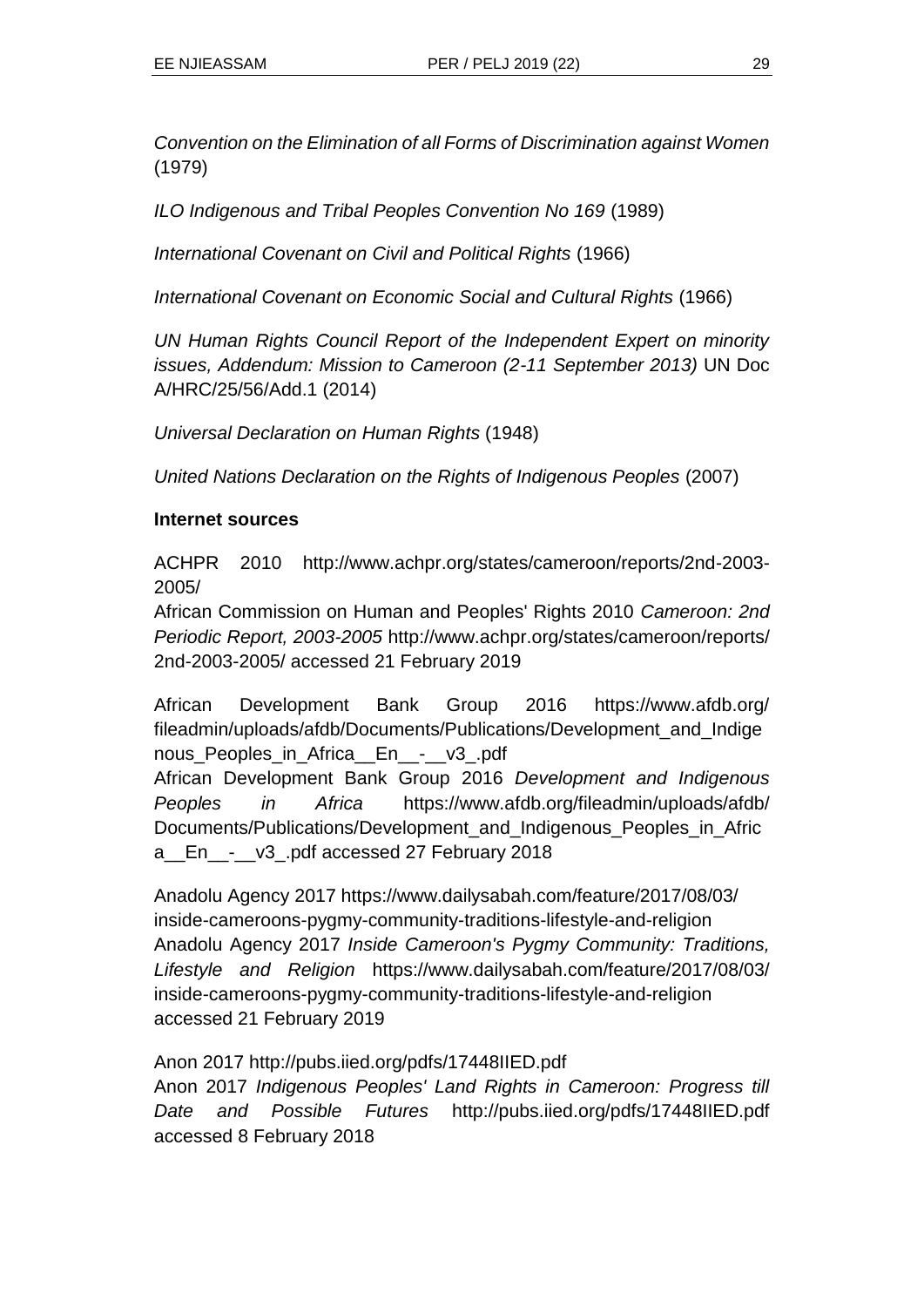Anter 2011 https://www.modernghana.com/news/349849/1/who-are-thefulani-people-their-origins.html

Anter T 2011 *Who are the Fulani People and their Origins?* https://www.modernghana.com/news/349849/1/who-are-the-fulani-peopletheir-origins.html accessed 2 February 2019

Bouba 2012 http://www.ohchr.org/Documents/Issues/IPeoples/IFP/ Aeisatu\_Bouba\_December\_2012.pdf

Bouba A 2012 *Mbororo Pastoralist, Cameroon* http://www.ohchr.org/ Documents/Issues/IPeoples/IFP/Aeisatu\_Bouba\_December\_2012.pdf accessed 9 April 2018

CEDD, RACOPY and FPP 2010 http://www.forestpeoples.org/ en/partners/ced/publication/2010/situation-indigenous-peoples-cameroonsupplementary-report-un-committe

CED, RACOPY and FPP 2010 *The Situation of Indigenous Peoples in Cameroon: A Supplementary Report Submitted in Connection with Cameroon's 15th-19th Periodic Reports* http://www.forestpeoples.org/ en/partners/ced/publication/2010/situation-indigenous-peoples-cameroonsupplementary-report-un-committe accessed 2 February 2019

Feiring 2013 http://www.landcoalition.org/sites/default/files/documents/ resources/InidgneousPeoplesRightsLandTerritoriesResources.pdf Feiring B 2013 *Indigenous Peoples' Rights to Lands, Territories, and Resources*

[http://www.landcoalition.org/sites/default/files/documents/resources/Inidgn](http://www.landcoalition.org/sites/default/files/documents/resources/InidgneousPeoplesRightsLandTerritoriesResources.pdf) [eousPeoplesRightsLandTerritoriesResources.pdf](http://www.landcoalition.org/sites/default/files/documents/resources/InidgneousPeoplesRightsLandTerritoriesResources.pdf) accessed 30 March 2018

IFAD date unknown [https://www.ifad.org/documents/10180/3629656a-](https://www.ifad.org/documents/10180/3629656a-70f3-4c94-b58f-fd1e7ea2f4dc)[70f3-4c94-b58f-fd1e7ea2f4dc](https://www.ifad.org/documents/10180/3629656a-70f3-4c94-b58f-fd1e7ea2f4dc)

IFAD date unknown *Enhancing the Role of Indigenous Women in Sustainable Development: IFAD Experience with Indigenous in Latin America and Asia, Third Session of the Permanent Forum on Indigenous Issues* [https://www.ifad.org/documents/10180/3629656a-70f3-4c94-b58f](https://www.ifad.org/documents/10180/3629656a-70f3-4c94-b58f-fd1e7ea2f4dc)[fd1e7ea2f4dc](https://www.ifad.org/documents/10180/3629656a-70f3-4c94-b58f-fd1e7ea2f4dc) accessed 30 March 2018

ILO 2015 https://www.ilo.org/gender/Informationresources/Publications/ WCMS\_438854/lang--en/index.htm

ILO 2015 *Indigenous Peoples in Cameroon: A Guide for Media Professionals*

https://www.ilo.org/gender/Informationresources/Publications/WCMS\_438 854/lang--en/index.htm accessed 10 February 2018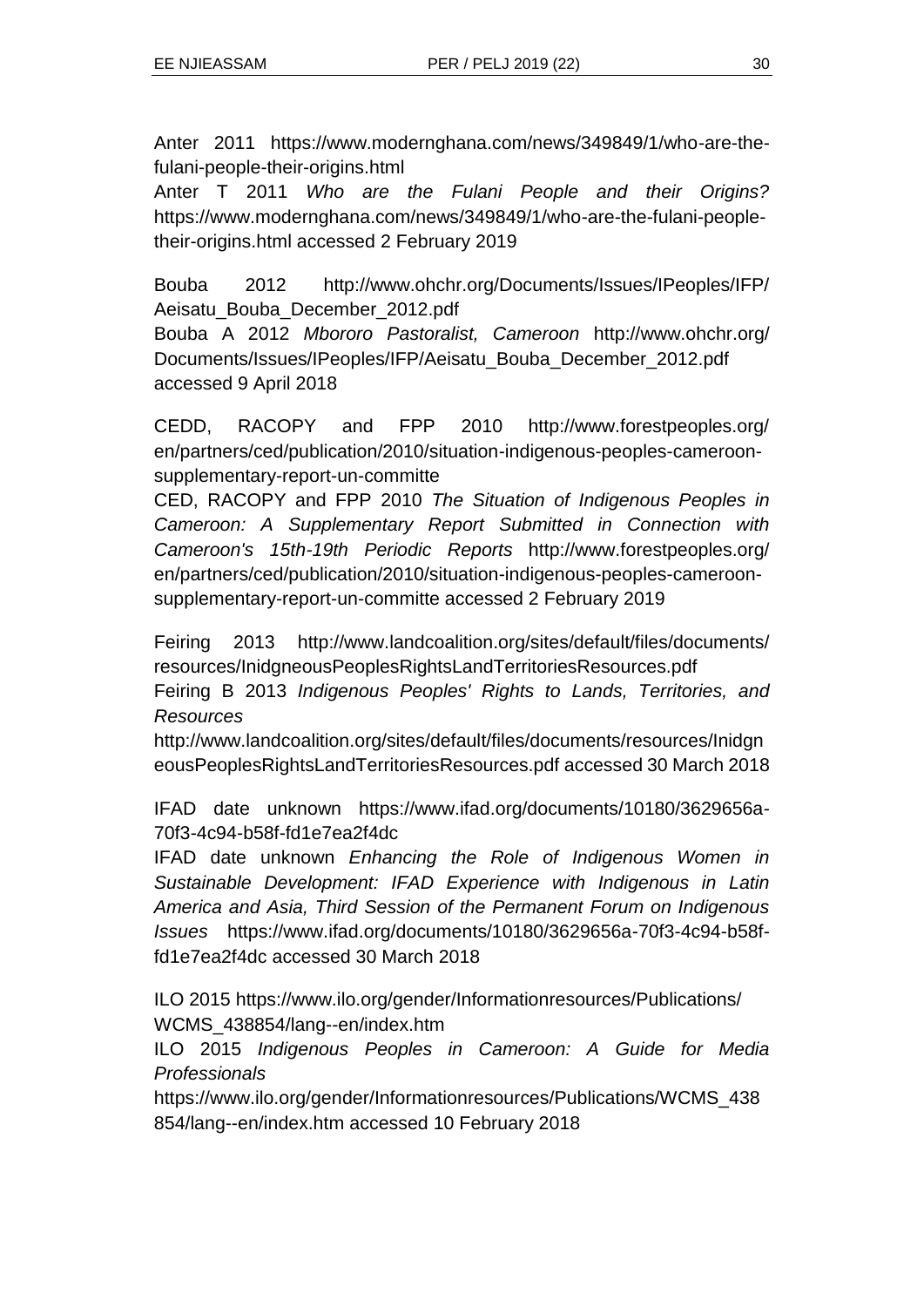Izsák 2012 https://www.right-docs.org/doc/a-hrc-19-56/

Izsák R 2012 *Report of the Independent Expert on Minority Issues, Mission on Cameroon by UN Human Rights Council During the Twenty-fifth Session, Agenda Item 3, under the Topic the Promotion and Protection of all Human Rights, Civil, Political, Economic, Social and Cultural Rights, Including the Right to Development* https://www.right-docs.org/doc/a-hrc-19-56/ accessed 21 February 2019

Kameri-Mbote date unknown http://erepository.uonbi.ac.ke/bitstream/ handle/11295/41243/Fulltext?sequence=1

Kameri-Mbote P date unknown *Gender Issues in Land Tenure under Customary Law* http://erepository.uonbi.ac.ke/bitstream/handle/ 11295/41243/Fulltext?sequence=1 accessed 19 February 2018

Survival International date unknown http://wwwsurvivalinternationalorg/ tribes/pygmies

Survival International date unknown *Tribes – Pygmies* http://wwwsurvivalinternationalorg/tribes/pygmies accessed 2 February 2019

UN 2010 http://www.un.org/esa/socdev/unpfii/documents/Briefing Note6\_GREY.pdf

UN Office of the Special Adviser on Gender Issues and Advancement of Women and the Secretariat of the United Nations Permanent Forum on Indigenous Issues 2010 *Gender and Indigenous Peoples' Human Rights* http://www.un.org/esa/socdev/unpfii/documents/BriefingNote6\_GREY.pdf accessed 6 March 2018

UN 2018 https://www.culturalsurvival.org/sites/default/files/UPR-report-Cameroon-2017.pdf

UN 2018 *Observations on the State of Indigenous Human Rights in Cameroon Prepared for the 30th Session of the United Nations Human Rights Council - Universal Periodic Report* https://www.culturalsurvival.org /sites/default/files/UPR-report-Cameroon-2017.pdf accessed 22 February 2018

WIPO 2013 http://www.wipo.int/export/sites/www/tk/en/resources/pdf/ overview\_customary\_law.pdf

WIPO 2013 *Customary Law, Traditional Knowledge and Intellectual Property: An Outline of the Issues* http://www.wipo.int/export/sites/ www/tk/en/resources/pdf/overview\_customary\_law.pdf accessed 19 February 2018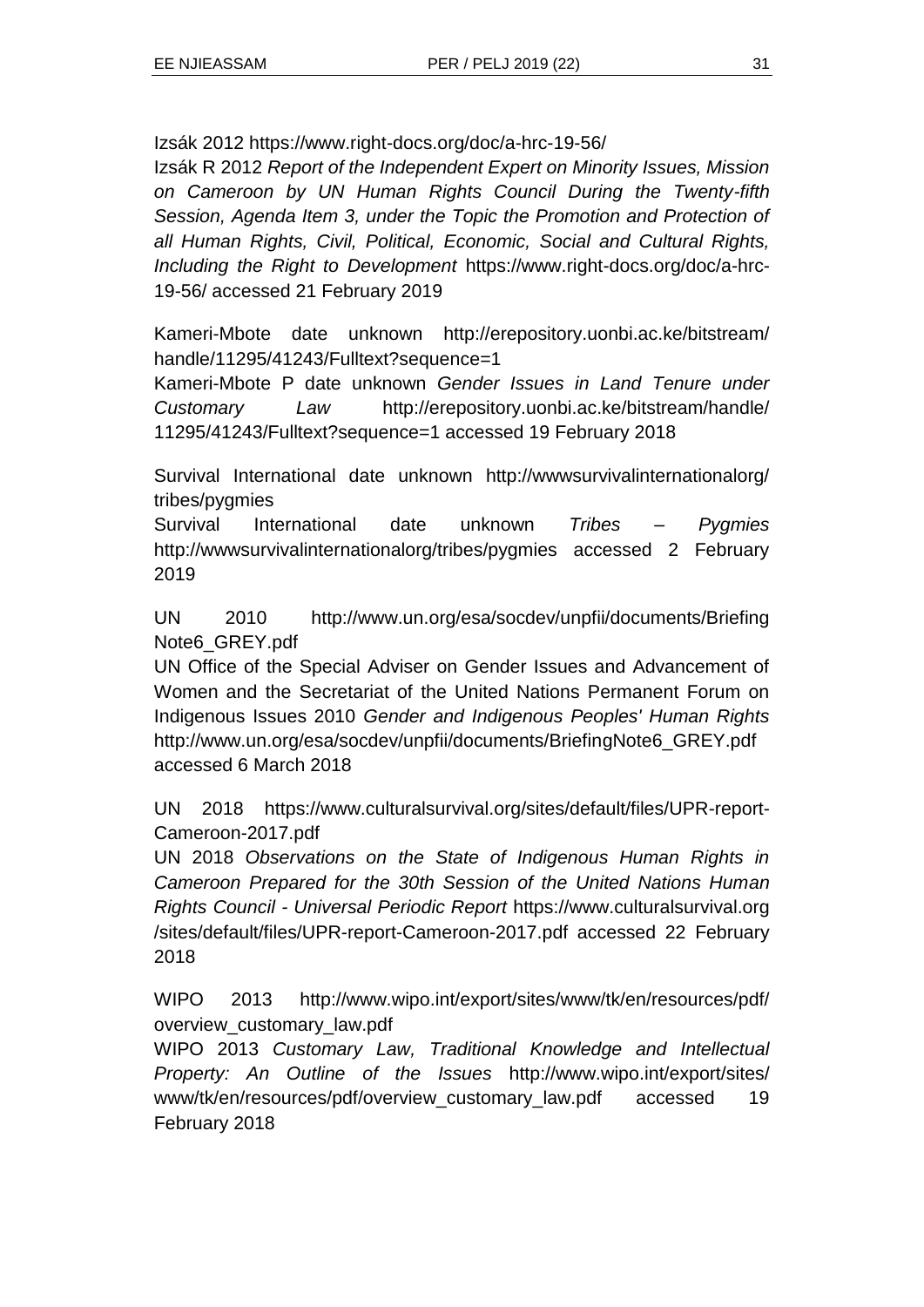World Rainforest Women 2016 [http://wrm.org.uy/articles-from-the-wrm](http://wrm.org.uy/articles-from-the-wrm-bulletin/section1/women-and-)[bulletin/section1/women-and-p](http://wrm.org.uy/articles-from-the-wrm-bulletin/section1/women-and-)roperty-in-cameroon-laws-and-reality/ World Rainforest Women 2016 *Women and Property in Cameroon: Laws and Reality* http://wrm.org.uy/articles-from-the-wrm-bulletin/section1/ women-and-property-in-cameroon-laws-and-reality/ accessed 19 February 2018

#### **List of Abbreviations**

| <b>ACHPR</b>             | Commission<br>African<br>Human<br><b>on</b><br>and        |
|--------------------------|-----------------------------------------------------------|
|                          | Peoples' Rights                                           |
| Afr Stud Monogr          | <b>African Study Monographs</b>                           |
| <b>AJESD</b>             | African Journal Economic and Sustainable                  |
|                          | Development                                               |
| Am Indian L Rev          | American Indian Law Review                                |
| Am U Int'l L Rev         | American University International<br>Law<br><b>Review</b> |
| Anthropol Today          | Anthropology Today                                        |
| Ariz J Int'l & Comp L    | Arizona Journal of International<br>and                   |
|                          | <b>Comparative Law</b>                                    |
| <b>ASSR</b>              | <b>African Social Science Review</b>                      |
| <b>BC Third World LJ</b> | Boston College Third World Law Journal                    |
| <b>CED</b>               | pour l'Environnement<br>Centre<br>et<br>le                |
|                          | Développement                                             |
| <b>CEDAW</b>             | Convention on the Elimination of all Forms                |
|                          | of Discrimination against Women                           |
| <b>ESJ</b>               | European Scientific Journal                               |
| <b>FPP</b>               | <b>Forest Peoples Programme</b>                           |
| Ga J Int'l & Comp L      | Georgia Journal<br>of International<br>and                |
|                          | <b>Comparative Law</b>                                    |
| <b>GJAHSS</b>            | Global Journal of Arts, Humanities and                    |
|                          | <b>Social Sciences</b>                                    |
| <b>ICCPR</b>             | International Covenant on Civil and Political             |
|                          | <b>Rights</b>                                             |
| <b>ICESCR</b>            | International Covenant on Economic, Social                |
|                          | and Cultural Rights                                       |
| <b>ICLQ</b>              | International<br>Comparative<br>and<br>Law                |
|                          | Quarterly                                                 |
| <b>IFAD</b>              | International<br>Fund<br>for<br>Agricultural              |
|                          | Development                                               |